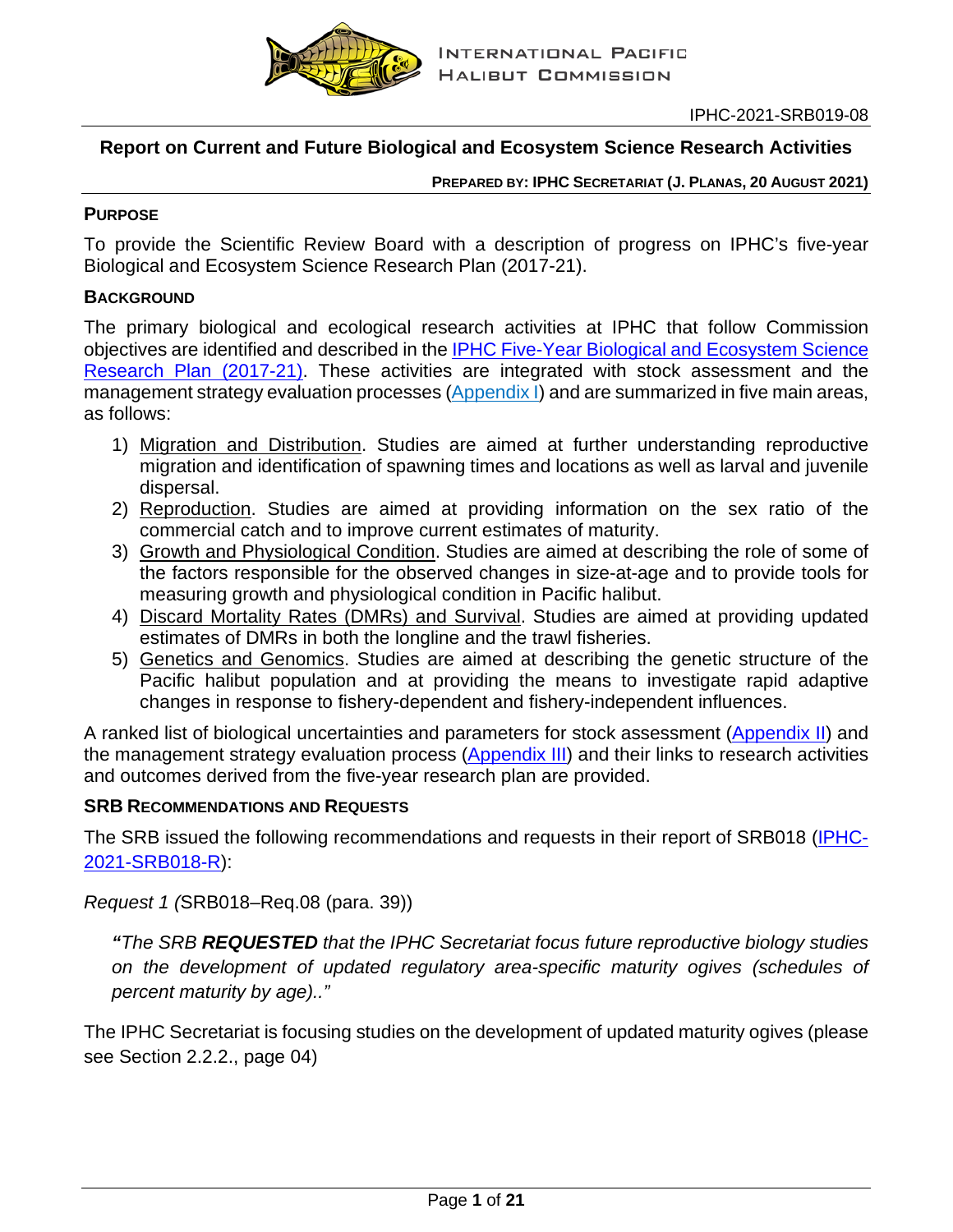*Request 2 (*SRB018–Req.09 (para. 40))

*"The SRB REQUESTED that the IPHC Secretariat provide information on the age distribution of all females collected to characterize reproductive development throughout the annual cycle in order to refine efforts to identify potential skip-spawning females."*

The IPHC Secretariat has provided the age distribution of Pacific halibut females collected throughout an annual cycle to characterize reproductive development in this document (please see Section 2.2.4, page 05).

*Request 3 (*SRB018–Req.10 (para. 41))

*"The SRB REQUESTED that planned studies on fecundity assessment are prioritized and that the sampling design be developed in coordination with the SA to ensure that the results are as informative as possible for assessment purposes. Effective sample stratification along age, weight and length gradients that maximise the contrast in the effect of these variables will be key to precise estimates of fecundity. Oocyte diameter in contrast may be a important covariate to provide but cannot be used in stratification. The primary goal of the fecundity research should be to estimate the exponent of the fecundity vs. weight relationship for incorporation in the SA"*

The Secretariat has prioritized studies on fecundity assessment. Sampling design considerations are currently being evaluated and will be discussed at SRB019.

*Request 4 (*SRB018–Req.11 (para. 42))

*"The SRB REQUESTED that the Secretariat explicitly describe how the gene regions identified as 'over' or 'under' expressed would be used. For example, research has yet to determine mechanisms for transcriptional differences other than there is over- or underrepresentation of mRNA transcripts associated with different treatment groups (e.g. warm vs. cool water) from a heterogeneous set of individuals collected from a single location. The Secretariat has not yet established that results can be generalized to other regions in the species range. Neither has the transcriptional patterns been generalized to individuals of different size/age. These questions should be investigated."*

The IPHC Secretariat is currently working towards fulfilling this request.

*Request 5 (*SRB018–Req.12 (para. 43))

*"The SRB REQUESTED that the Secretariat use these gene regions and align sequences to the whole genome sequence data. Specifically, the Secretariat should investigate whether there is sequence variability within gene coding regions or in regions around gene coding regions that may be transcriptional modifiers (e.g. promoters). If genetic variation exists in or near these genes, these variable base pair position(s) (i.e. single nucleotide polymorphisms*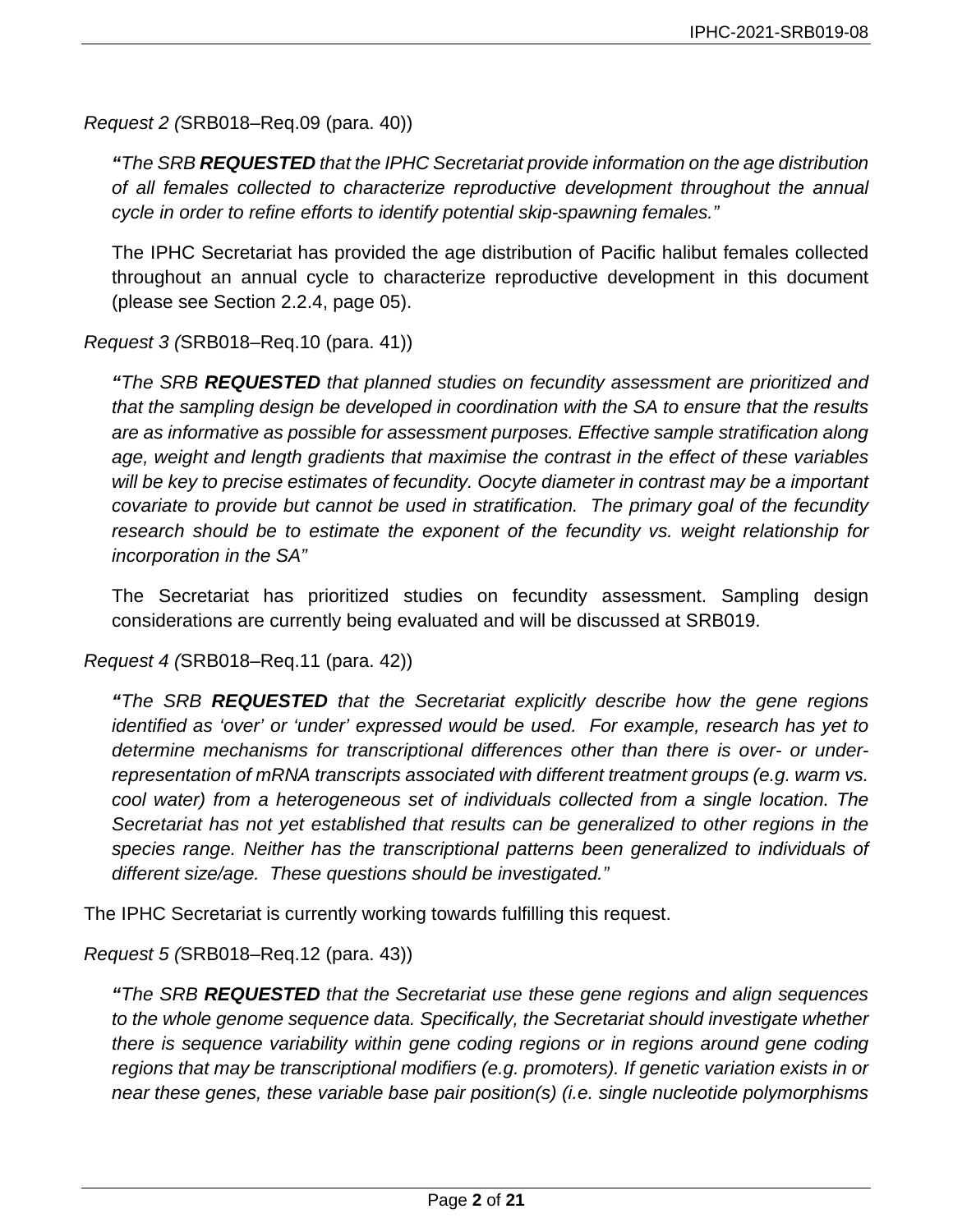*or SNPs) should be incorporated in other aspects of the Secretariat research; for example for research activities under the Migration and Population Dynamics Research area."*

The IPHC Secretariat is currently working towards fulfilling this request and initial efforts are described in this document (please see Section 3.2) and results will be presented at SRB019.

*Request 6 (*SRB018–Req.13 (para. 44))

*"The SRB REQUESTED that the analysis of seasonal patterns in gonad development be explicitly tied to the development/improvement of the maturity ogive (the vector of proportion mature at age that SA requires)."*

The IPHC Secretariat has explicitly tied the analysis of seasonal patterns in gonad development to the development/improvement of the maturity ogive [\(Appendix IV\)](#page-19-0).

#### **UPDATE ON PROGRESS ON THE MAIN RESEARCH ACTIVITIES**

1. Migration and Distribution.

Research activities in this Research Area aim at improving existing knowledge on Pacific halibut larval and juvenile distribution. The relevance of research outcomes from these activities for stock assessment (SA) is in the improvement of estimates of productivity. These research outcomes will be used to generate potential recruitment covariates and to inform minimum spawning biomass targets by Biological Region and represent one of the top three biological inputs into SA [\(Appendix II\)](#page-17-0). The relevance of these research outcomes for the management and strategy evaluation (MSE) process is in the improvement of the parametrization of the Operating Model and represent the top ranked biological input into the MSE [\(Appendix III\)](#page-18-0).

1.1. Larval distribution and connectivity between the Gulf of Alaska and Bering Sea. Principal Investigator: Lauri Sadorus (M.Sc.)

No updates to report.

1.2. Wire tagging of U32 Pacific halibut. Principal Investigator: Joan Forsberg (B.Sc.)

No updates to report.

2. Reproduction.

Research activities in this Research Area aim at providing information on key biological processes related to reproduction in Pacific halibut (maturity and fecundity) and to provide sex ratio information of Pacific halibut commercial landings. The relevance of research outcomes from these activities for stock assessment (SA) is in the scaling of Pacific halibut biomass and in the estimation of reference points and fishing intensity. These research outputs will result in a revision of current maturity schedules and will be included as inputs into the SA [\(Appendix II\)](#page-17-0), and represent the most important biological inputs for stock assessment (please see document [IPHC-2021-SRB018-06\)](https://www.iphc.int/uploads/pdf/srb/srb018/iphc-2021-srb018-06.pdf). The relevance of these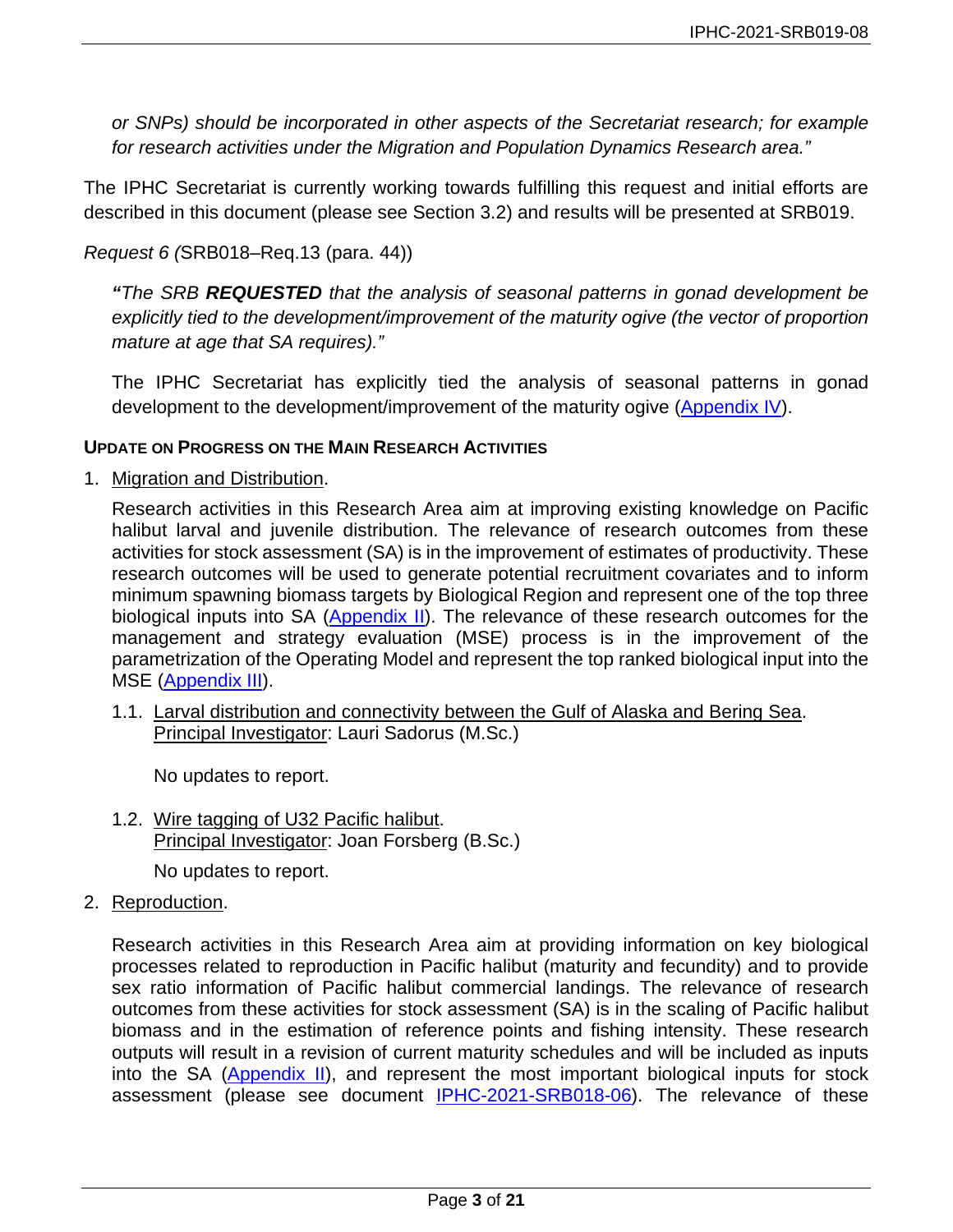research outcomes for the management and strategy evaluation (MSE) process is in the improvement of the simulation of spawning biomass in the Operating Model [\(Appendix III\)](#page-18-0).

2.1. Sex ratio of the commercial landings. Principal Investigator: Anna Simeon (M.Sc.)

> The IPHC Secretariat has finalized the processing of genetic samples from the 2020 age commercial landings, completing four consecutive years of sex ratio information (2017-2020).

2.2. Maturity assessment.

Principal Investigator: Josep Planas (Ph.D.)

Recent sensitivity analyses have shown the importance of changes in spawning output due to skip spawning and/or changes in maturity schedules for stock assessment (Stewart and Hicks, 2018). Information of these key reproductive parameters provides direct input to stock assessment. For example, information on fecundity-at-age and –atsize could be used to replace spawning biomass with egg output as the metric of reproductive capability in the stock assessment and management reference points. This information highlights the need for a better understanding of factors influencing reproductive biology and success of Pacific halibut. In order to fill existing knowledge gaps related to the reproductive biology of female Pacific halibut, research efforts are devoted to characterize female maturity in this species. Specific objectives of current studies include: 1) histological assessment of the temporal progression of female developmental stages and reproductive phases throughout an entire reproductive cycle; 2) update of maturity schedules based on histological-based data; 3) fecundity determinations, and 4) investigations on skip-spawning.

- 2.2.1. Histological assessment of the temporal progression of female developmental stages and reproductive phases throughout an entire reproductive cycle. Details on sample collection, histological protocols and analyses, and results on reproductive developmental characteristics by month, by ovarian developmental stage and by reproductive phase in Pacific halibut females were provided in document [IPHC-2021-SRB018-08.](https://www.iphc.int/uploads/pdf/srb/srb018/iphc-2021-srb018-08.pdf) A manuscript describing the temporal progression of reproductive development in female Pacific halibut and the relationship of reproductive development with physiological condition indicators (e.g. hepatosomatic index, Fulton's condition factor, fat content) is currently being finalized for submission to a peer-reviewed journal (Fish et al., in preparation).
- 2.2.2. Update of maturity schedules based on histological-based data. An important outcome of the work conducted on the seasonal characterization of female reproductive development (Section 2.2.1; [Appendix IV\)](#page-19-0) has been to determine that the months of July and August represent an appropriate time during the FISS for the collection of ovaries for updating maturity schedules and fecundity estimations. The IPHC Secretariat is currently investigating various sampling designs for ovarian sample collection during the 2022 FISS effort.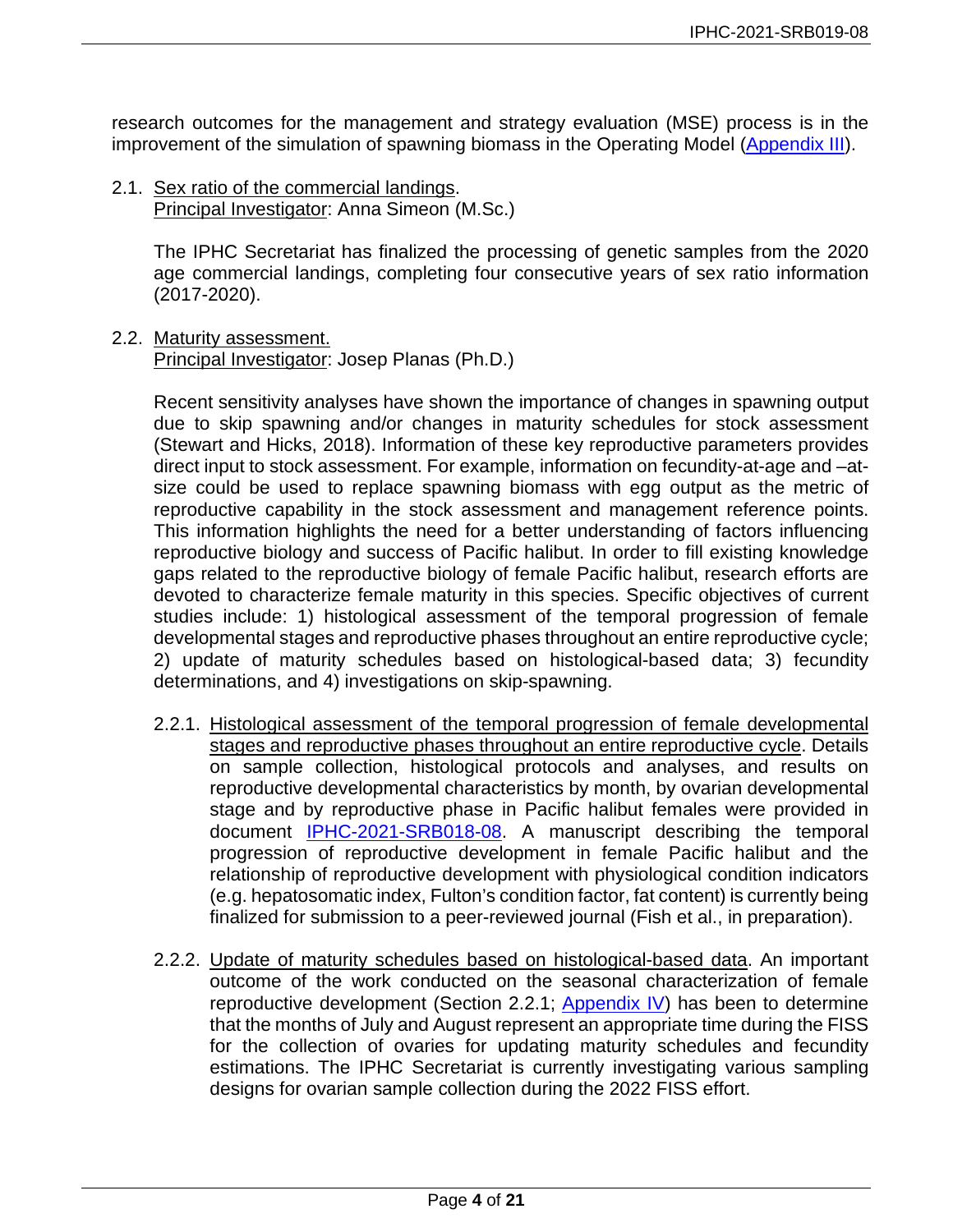- 2.2.3. Fecundity estimations. Methods for fecundity determinations are currently being researched and will be selected based on accuracy and feasibility for Pacific halibut field collections. Ovaries from three females that are classified as maturing (stage 2) have been collected during the 2021 FISS for testing selected fecundity assessment methods in the Fall of 2021.
- 2.2.4. Investigation on skip spawning. As reported in document [IPHC-2021-SRB018-](https://www.iphc.int/uploads/pdf/srb/srb018/iphc-2021-srb018-08.pdf) [08,](https://www.iphc.int/uploads/pdf/srb/srb018/iphc-2021-srb018-08.pdf) only eight out of 180 Pacific halibut females (4.4%) collected during the spawning capable phase (August to February) showed histological signs of reproductive delay and were only identified in the months of November (1) and December (7). Ages of these females were 10 yrs (1), 11 yrs (2), 12 yrs (2), 14 yrs (1) and 15 yrs (2). The age distribution of the entire collection of aged Pacific halibut females collected between September 2017 and August 2018 and used for characterizing seasonal reproductive development (n=342; Section 2.2.1) is shown in Figure 1. Therefore, the proportion of sampled females that showed reproductive delay was 11.1% at 10 yrs (n=9), 12.5% at 11 yrs (n=16), 4.7% at 12 yrs (n=42), 1.7% at 14 yrs (n=57), and 3.6% at 15 yrs (n=56). Given that 11.6 years is the estimated average age at which 50% of female Pacific halibut are sexually mature (Stewart and Webster, 2021), with nearly all fish estimated to mature by approximately age 17, it cannot be fully determined if the observed reproductive delays in eight females of ages 10 to 15 represent a delay of immature females entering puberty (initiation of the first reproductive cycle) or a delay in the initiation of a given reproductive cycle after having successfully spawned previously (i.e. mature females skipping a reproductive cycle). A larger sample size during the spawning capable phase (ideally during the late FISS season) would be needed to further characterize the observed reproductive delays, likely in combination with the work proposed in Section 2.2.2.



### Age distribution of Pacific halibut females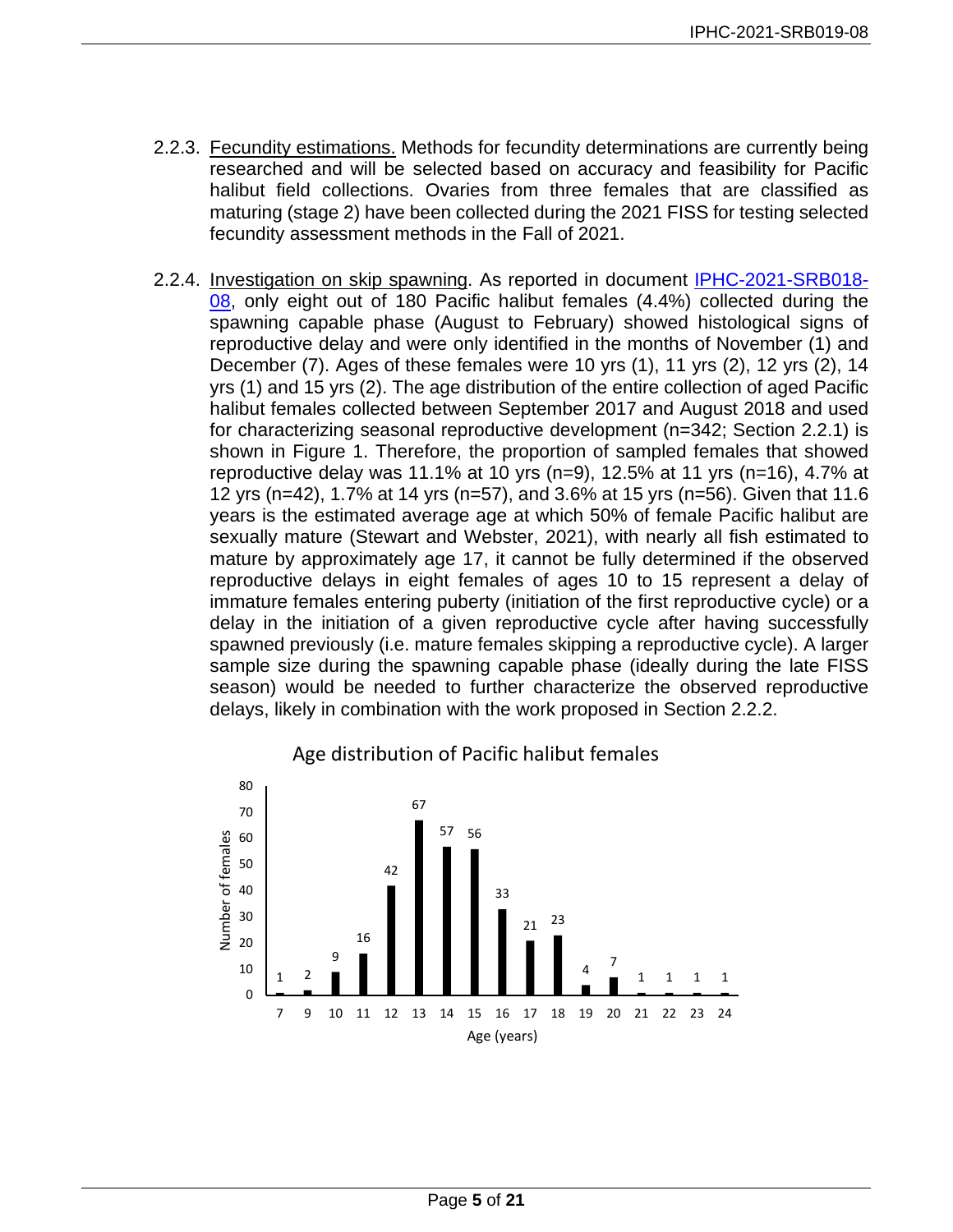**Figure 1.** Distribution of ages of Pacific halibut females collected from September 2017 until August 2018 for analyses of reproductive progression over an annual reproductive cycle.

#### 3. Growth.

Principal Investigator: Josep Planas (Ph.D.)

Research activities conducted in this Research Area aim at providing information on somatic growth processes driving size-at-age in Pacific halibut. The relevance of research outcomes from these activities for stock assessment (SA) resides, first, in their ability to inform yieldper-recruit and other spatial evaluations for productivity that support mortality limit-setting, and, second, in that they may provide covariates for projecting short-term size-at-age and may help delineate between fishery and environmental effects, thereby informing appropriate management responses [\(Appendix II\)](#page-17-0). The relevance of these research outcomes for the management and strategy evaluation (MSE) process is in the improvement of the simulation of variability and to allow for scenarios investigating climate change [\(Appendix III\)](#page-18-0).

The IPHC Secretariat has conducted studies aimed at elucidating the drivers of somatic growth leading to the decline in SAA by investigating the physiological mechanisms that contribute to growth changes in the Pacific halibut. The two main objectives of these studies have been: 1) the identification and validation of physiological markers for somatic growth: and 2) the application of molecular growth markers for evaluating growth patterns in the Pacific halibut population.

- 3.1. Identification and validation of physiological markers for somatic growth. A manuscript describing the procedures and results of this study is in preparation (Planas et al., in preparation; provided previously).
- 3.2. Application of molecular growth markers for evaluating growth patterns in the Pacific halibut population. The IPHC Secretariat is conducting a test of a set of real time qPCRvalidated gene markers (alpha actin, asparagine synthetase, fast muscle myosin heavy chain, myosin regulatory light chain 2, ornithine carbamoyltransferase, fructose-2,6 bisphosphatase) on skeletal muscle samples from juvenile Pacific halibut. These muscle samples correspond to a total of 30 age-matched individuals (4 years-old) of different sizes and are being used to test the hypothesis that size differences in agematch individuals are reflected by differences in the mRNA expression levels of growth marker genes, as assessed by real time qPCR. The muscle samples that are currently being processed correspond to three size categories of juvenile Pacific halibut: 30-36 cm  $(N=10)$ , 44 cm  $(N=10)$  and 53-61 cm  $(N=10)$  in fork length.

In response to SRB018–Req.12 (para. 43), The IPHC Secretariat has selected ten putative growth marker genes that showed significant down-regulation during temperature-induced growth suppression and significant up-regulation during temperature-induced compensatory growth stimulation at the mRNA level in skeletal muscle from juvenile Pacific halibut, as described in the supplementary data provided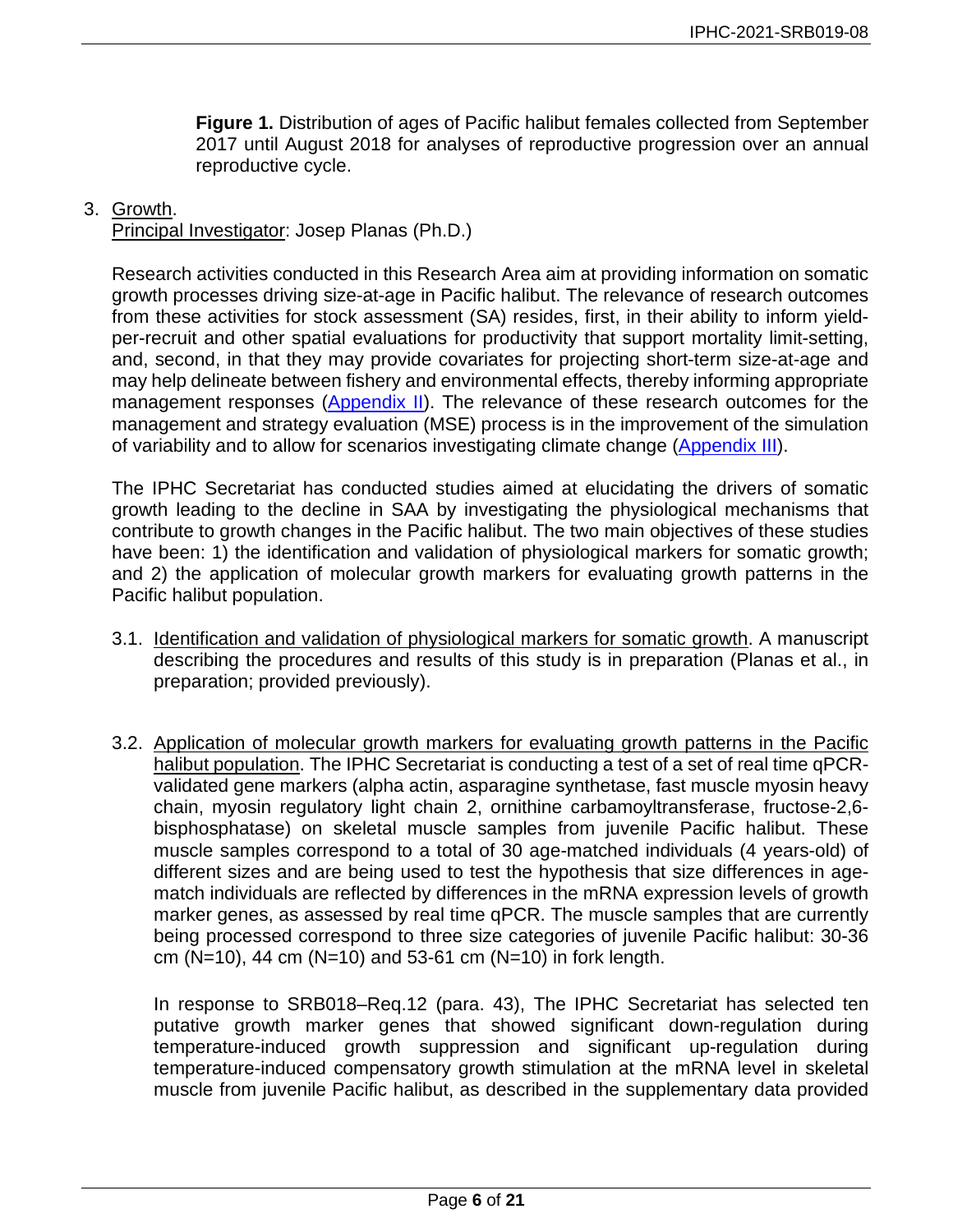for SRB018-08 (Table 6). These transcripts were mapped to the Pacific halibut genome to identify the presence of sequence variability (SNPs) within coding and non-coding regions of these genes. In brief, Minimap2 (v2.17) (Li 2018) was used to align the assembled transcripts associated with the putative growth marker genes to the Pacific halibut genome (GCF 013339905.1). Transcripts were aligned using the "--splice" preset option enabled. For transcripts that aligned to the genome, the NCBI RefSeq [annotation](https://www.ncbi.nlm.nih.gov/genome/annotation_euk/Hippoglossus_stenolepis/100/) of the Pacific halibut genome was searched for any genes that overlapped the alignment and were oriented in the same direction as the alignment. The coding regions of the largest transcript for each of these genes were initially compared to the positions of 10,474,925 SNPs identified by low-coverage whole-genome resequencing of 285 individual Pacific halibut (please see Section 5.1.1 for details on sequencing and SNP identification). An additional region defined as 5kb upstream from the start of these genes was also interrogated to identify SNPs that may be involved in the transcriptional regulation of these genes. The preliminary results indicate that the transcripts associated with growth in Pacific halibut overlapped with genes in the Pacific halibut NCBI RefSeq annotation. A total of 1,299 SNPs were located in the regions examined and may potentially have some influence on growth (Table 1). Current efforts are now devoted to characterizing SNPs in the coding sequence and upstream regulatory regions of these putative growth marker genes. As a result of this effort, a bioinformatic pipeline is now in place to interrogate SNPs in and around gene regions that can be incorporated into future Secretariat research.

| <b>Transcript ID</b>      | Gene         | Annotation                                                         | Non-<br>coding | Coding         | <b>Five</b><br>prime<br>flanking |
|---------------------------|--------------|--------------------------------------------------------------------|----------------|----------------|----------------------------------|
| TRINITY_DN102963_c0_g1_i1 | LOC118098571 | glycine--tRNA ligase-like                                          | 86             | 11             | 94                               |
| TRINITY_DN98755_c4_g1_i1  | LOC118105518 | myosin heavy chain, fast skeletal<br>muscle-like                   | 60             | 39             | 30                               |
| TRINITY_DN88997_c0_g1_i1  | LOC118110038 | troponin I, slow skeletal muscle-<br>like                          | 52             | 6              | 94                               |
| TRINITY_DN105325_c2_g1_i1 | LOC118118854 | zinc finger protein 638-like                                       | 529            | 52             | 101                              |
| TRINITY_DN104023_c1_g2_i2 | LOC118124806 | asparagine synthetase<br>[glutamine-hydrolyzing]-like              | 242            | 23             | 77                               |
| TRINITY_DN105033_c2_g1_i1 | acta1a       | actin alpha 1, skeletal muscle a                                   | 18             | $\overline{7}$ | 104                              |
| TRINITY_DN97221_c0_g3_i1  | mylpfb       | myosin light chain,<br>phosphorylatable, fast skeletal<br>muscle b | 29             | $\overline{2}$ | 71                               |
| TRINITY_DN97789_c1_g1_i1  | rhcga        | Ammonium transporter, Rh<br>family, C glycoprotein a               | 30             | $\overline{7}$ | 28                               |
| TRINITY DN87895 c0 g1 i2  | ttn.1        | titin, tandem duplicate 1                                          | 420            | 205            | 124                              |
| TRINITY_DN106670_c2_g1_i1 | ubp1         | upstream binding protein 1                                         | 121            | 7              | 84                               |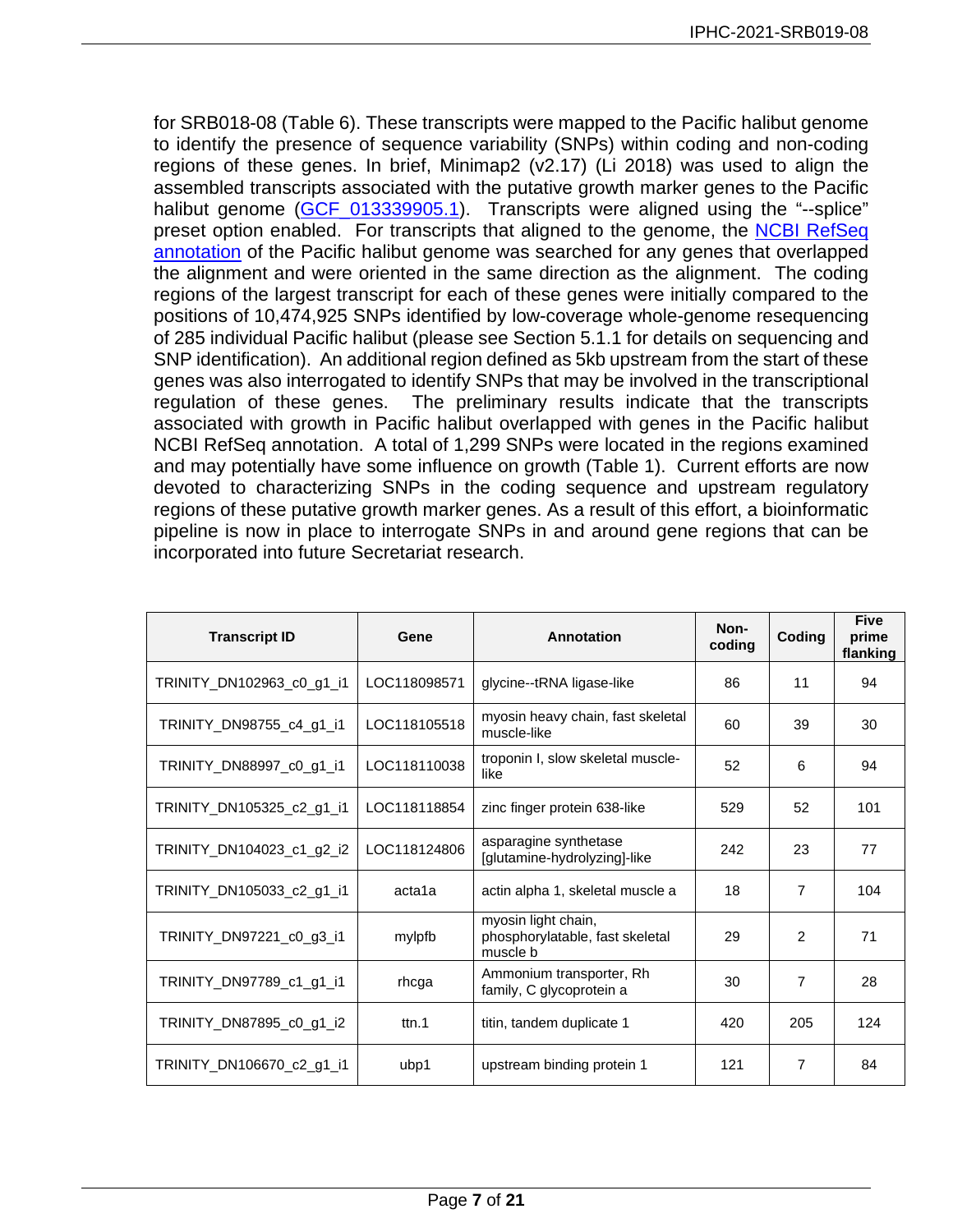**Table 1.** Summary of SNPs present in genes associated with growth in Pacific halibut.

### 4. Discard Mortality Rates (DMRs) and Survival Assessment.

Information on all Pacific halibut removals is integrated by the IPHC Secretariat, providing annual estimates of total mortality from all sources for its stock assessment. Bycatch and wastage of Pacific halibut, as defined by the incidental catch of fish in non-target fisheries and by the mortality that occurs in the directed fishery (i.e. fish discarded for sublegal size or for regulatory reasons), respectively, represent important sources of mortality that can result in significant reductions in exploitable yield in the directed fishery. Given that the incidental mortality from the commercial Pacific halibut fisheries and bycatch fisheries is included as part of the total removals that are accounted for in stock assessment, changes in the estimates of incidental mortality will influence the output of the stock assessment and, consequently, the catch levels of the directed fishery. Research activities conducted in this Research Area aim at providing information on discard mortality rates and producing guidelines for reducing discard mortality in Pacific halibut in the longline and recreational fisheries. The relevance of research outcomes from these activities for stock assessment (SA) resides in their ability to improve trends in unobserved mortality in order to improve estimates of stock productivity and represent the most important inputs in fishery yield for stock assessment [\(Appendix II\)](#page-17-0). The relevance of these research outcomes for the management and strategy evaluation (MSE) process is in fishery parametization (Appendix [III\)](#page-18-0).

For this reason, the IPHC Secretariat is conducting two research projects to investigate the effects of capture and release on survival and to improve estimates of DMRs in the directed longline and guided recreational Pacific halibut fisheries:

4.1. Evaluation of the effects of hook release techniques on injury levels and association with the physiological condition of captured Pacific halibut and estimation of discard mortality using remote-sensing techniques in the directed longline fishery. Principal Investigator: Claude Dykstra (M.Sc. candidate)

The objective of this study was to evaluate the effects of capture conditions and different hook release techniques on injury levels and associated physiological condition and survival of longline-discarded Pacific halibut.

A detailed description of fish capture conditions and related environmental parameters, hook release techniques, hook injury assessment, physiological condition and blood stress indicators was provided in document [IPHC-2021-SRB018-08.](https://www.iphc.int/uploads/pdf/srb/srb018/iphc-2021-srb018-08.pdf)

Initial data exploration focused on investigating the relationships of the hook release treatments to the biological (size, sex, somatic fat levels, Fulton's condition factor, physiological blood stress indicators) and environmental (soak time, depth, sea state, time on deck, and temperature influences) conditions and the resultant injuries and release viability classifications of the test fish. The data showed less severe injuries and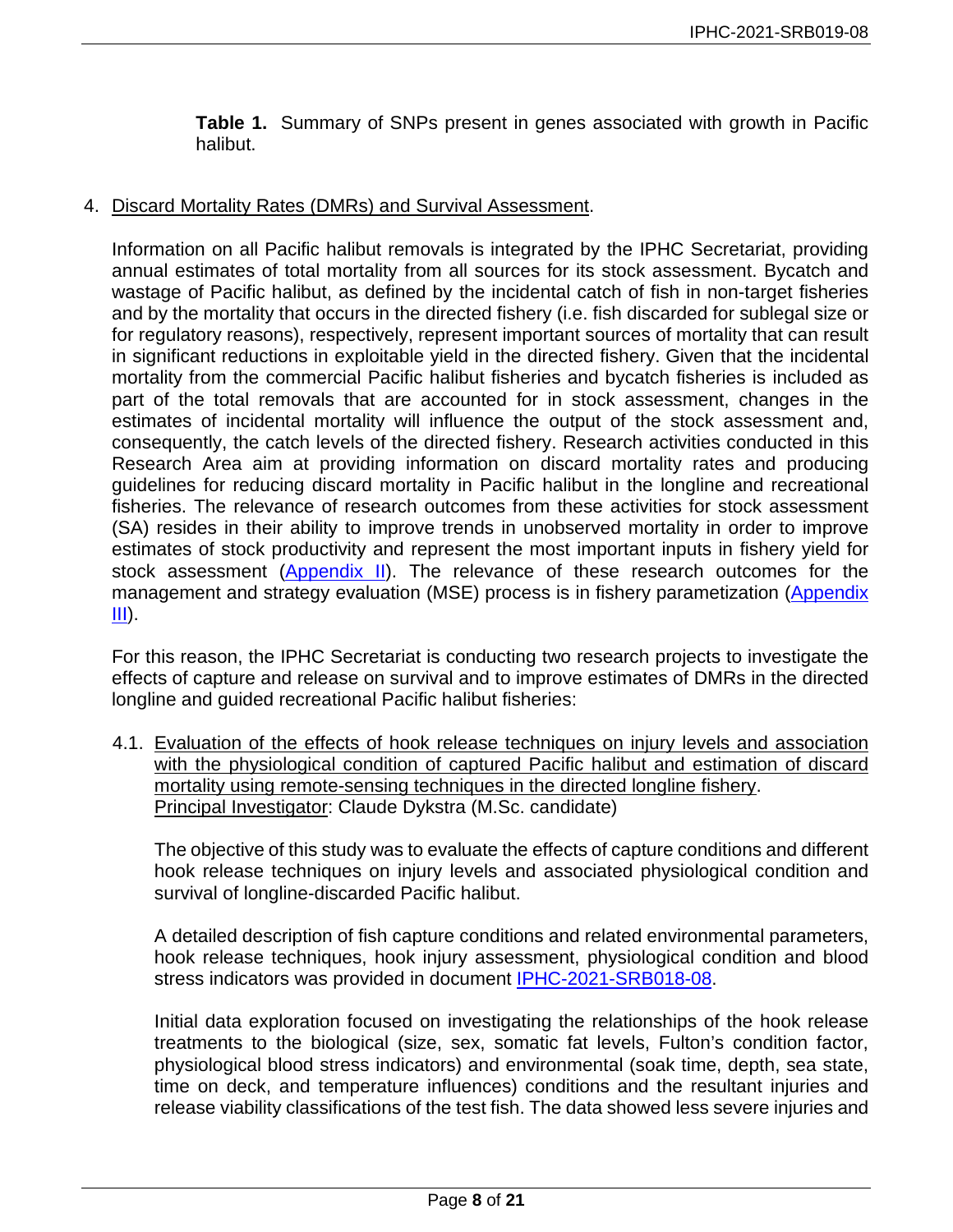nearly identical injury profiles for the two regulatorily approved removal methods (careful shake and gangion cut), and more severe injuries from the mechanical hook stripper (Section 4.1 Figure 1; provided separately). Similarly, the approved release methods resulted in significantly greater outcomes of fish in the Excellent viability category, while the hook stripper resulted in significantly higher number of fish in the Moderate and Poor viability categories.

The interplay of these variables was further investigated by conducting correlation analyses among the numeric variables collected (Section 4.1 Figure 2; provided separately). Of the three physiological blood stress indicators only lactate proved to have significantly different blood levels across release viabilities, with fish classified as "dead" having significantly higher blood lactate levels than fish in other viability categories (one-way ANOVA, F(3,502)=16.82, p<0.001) (Section 4.1 Figure 3; provided separately). This is likely related to the fact that 89% of dead sub-legal fish had sand flea presence and these fish had presumably been struggling to get away from them while hooked. Pacific halibut exhibited a wide range in the blood levels of stress indicators (glucose, lactate and cortisol) that were largely not correlated to other biological or environmental variables. Similarly, no significant differences were found between the blood parameters and individual injury or the severity of injuries incurred.

Categorical variables (release condition, injury type) where then analyzed by logistic regression through the use of generalized linear models (GLM) of the binomial family (Section 4.1 Figure 4, provided separately). Release method was examined in the model as both an additive and an interactive variable. Interactive effects were not found to improve the models. Again, the wide range of values for each numeric variable led to minimal significance in the results. When using the full set of data (including legal fish) the weight of the fish was found to have some significance for injury outcome in fish subjected to the hook stripper release method; however, when restricting to sublegal fish, this relationship disappeared. Additional analyses were attempted by making different groupings based on the injury incurred such as injury location (jaw, cheek, etc.), type (tear, puncture, other) and injury severity (minimal, fair, severe), but this did little to affect the outcome of the models.

Treating the categorical injuries as ordinal (different degrees of severity) allowed for exploration of the relationship of fish weight to injury. This was achieved through Paired Ordinal Linear Regression (POLR) analysis (Section 4.1 Figure 5; provided separately). POLR predictions for Hook Stripper are dynamically affected by the weight of the fish. In this particular hook release method, the hook is mechanically forced out through a "path of least resistance". As a result, Pacific halibut of low weight (<10kg) predominantly suffer "Torn Face" injuries, slightly larger fish (10kg ~ 20 kg) suffer from "Cheek and Jaw" injuries, larger fish (20kg - 30kg) suffer from "Torn Jaw" injuries, even larger fish (30kg - 45kg) suffer the more typical "Torn Cheek" injuries, and finally the largest fish tend to show no severe injuries, likely due to the hook never penetrating fully through the cheek, either due to its thickness or due to stronger bones in the very large fish. Mechanistically this is an interesting observation in the dynamics of injuries in Pacific halibut and the influence of fish weight in those injuries. Results from the POLR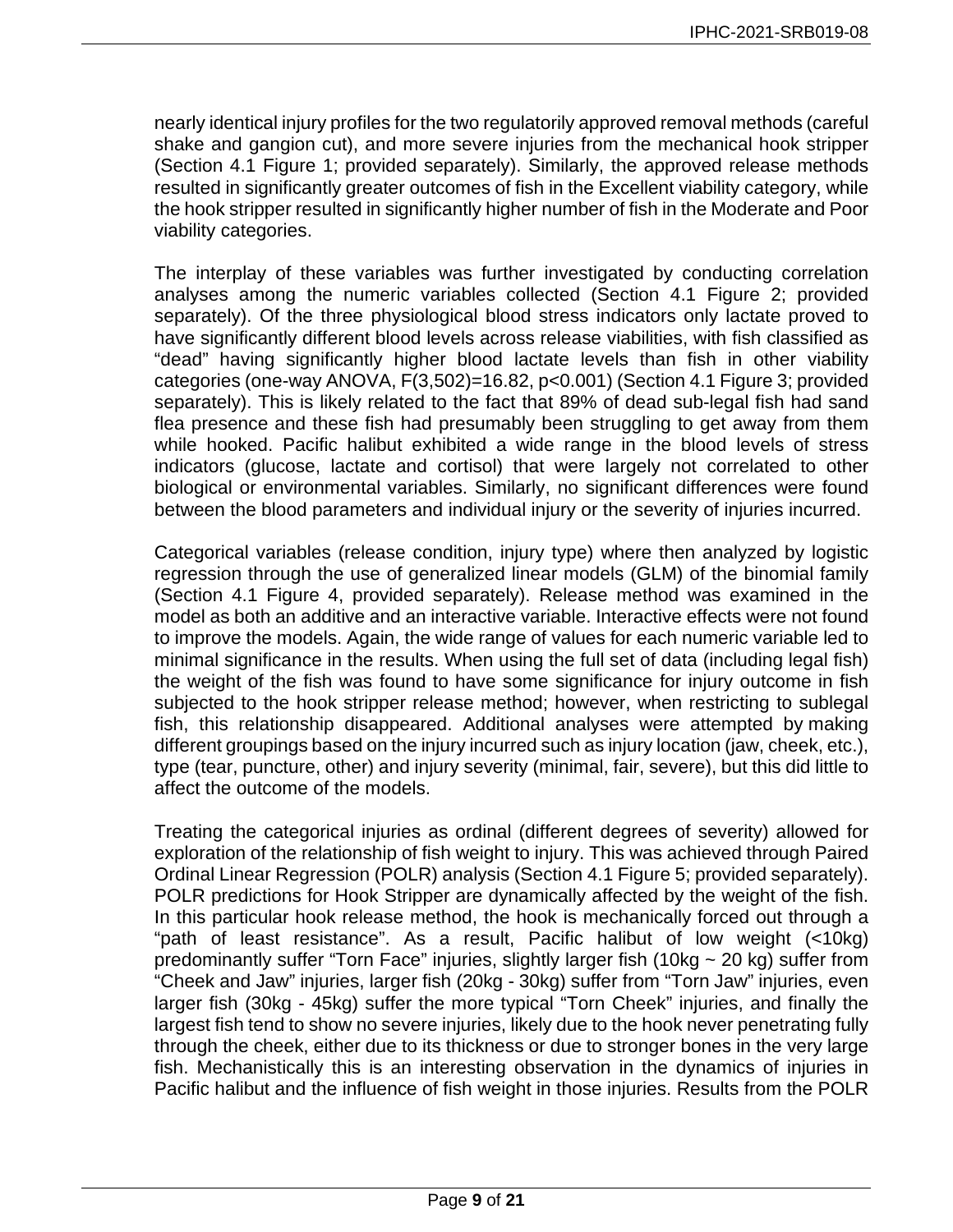analysis do not produce confidence bounds, so an effort is ongoing to generate an equivalent through the additive GLM models and bootstrapping of the data. The ordinality of the injuries are not fully straight forward (i.e. injuries are not uniformly distributed from one another, and many are confounded, i.e. a torn cheek hooking injury inevitably tears through the cheek, or the jaw, the more force or the less resistance provided) and this is likely constraining this form of analysis.

Principal component analysis (PCA) and Random Forest (RF) methods were also explored as part of the analysis. The underlying variability of the data made these methods largely uninformative, other than pointing to some influence of size (length correlated with weight) and the influence of sand flea presence and fish categorized as dead (Section 4.1 Figure 6, provided separately).

Survival of discarded fish was directly assessed by biotelemetric monitoring of released fish with the use of satellite-transmitting electronic archival tags equipped with accelerometers (sPAT tags), as described in document [IPHC-2021-SRB018-08.](https://www.iphc.int/uploads/pdf/srb/srb018/iphc-2021-srb018-08.pdf) Postrelease behavioral data were evaluated for 75 sPAT-tagged Pacific halibut that were at liberty for 2-96 days. Three fish were confidently inferred to have died after periods at liberty of 41-80 days and another three fish may have died 96 days after release; resulting in minimum and maximum estimated 96-day post-release discard mortality rates (DMRs) of  $4.2\%$  (range = 0.0-8.7%) and  $8.4\%$  (range = 1.7-14.6%), respectively. These ranges are consistent with the currently-applied DMR value of 3.5%.

A manuscript describing discard mortality rate estimations in the directed longline fishery is currently in review in the Journal of North American Fishery Management (Loher et al., in review; provided separately).

## 4.2. Estimation of discard mortality rates in the charter recreational sector. Principal Investigator: Claude Dykstra (M.Sc. candidate)

The IPHC Secretariat is conducting a research project to better characterize the nature of charter recreational fisheries with the ultimate goal of better understanding discard practices relative to that which is employed in the directed longline fishery. This project has received funding from the National Fish and Wildlife Foundation and the North Pacific Research Board [\(Appendix V\)](#page-20-0) and the project narratives of both projects have been provided in previous meeting documentations. The experimental field components of this research project took place in Sitka, Alaska (IPHC Regulatory Area 2C) from 21- 27 May 2021, and in Seward, Alaska (IPHC Regulatory Area 3A) from 11-16 June 2021, with methods and analyses detailed in the project narratives provided.

The fishing vessels were required to fish 6 rods at a time, three (3) rigged with 12/0 circle hooks and three (3) rigged with 16/0 circle hooks (Figure 1C) in order to establish a comparison of the two most common gear types used in the Pacific halibut recreational fishery, as informed by the survey conducted in 2019 and subsequent discussions. The overall goal was to capture at least 240 Pacific halibut in 2C and in 3A (480 total) over five days of fishing per Regulatory Area. In IPHC Regulatory Area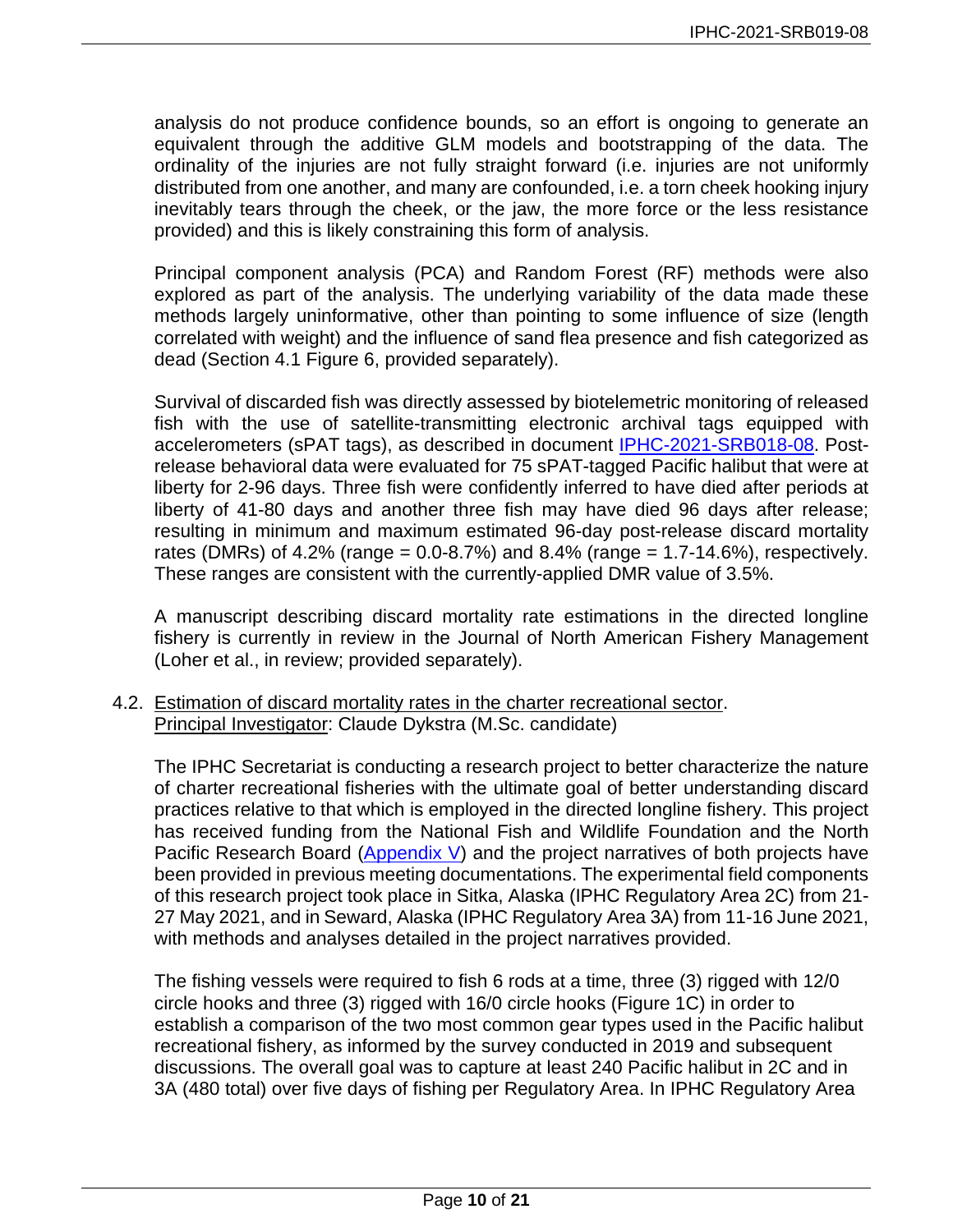2C, we aimed to sample 60 fish in each of the following size classes: ≤ 68 cm, 69 cm – 77 cm, 78 cm – 93 cm, ≥ 94 cm (or ≤ 26.67", 27" – 30.5", 31" – 36.5", ≥ 37"). In IPHC Regulatory Area 3A, we aimed to sample 60 fish from each of the following size classes: ≤ 61 cm, 62 cm – 69 cm, 70 cm – 83 cm, ≥84 cm (or ≤ 24", 24.25" – 27",  $27.25"$  – 32.75", ≥ 33").

In IPHC Regulatory Area 2C (Sitka, AK), we captured, sampled and released 243 Pacific halibut that were on average  $80.1 \pm 19.0$  cm in fork length (range from 52 to 149 cm) and  $7.4 \pm 7.5$  Kg in weight (range from 1.5 to 49.75 Kg). In IPHC Regulatory Area 3A (Seward, AK), we captured, sampled and released 118 Pacific halibut that were on average 72.5  $\pm$  14.1 cm in fork length (range from 42 to 110 cm) and 5.0  $\pm$ 3.3 Kg in weight (range from 0.55 to 17 Kg). Therefore, a total of 361 Pacific halibut were captured, sampled and released in the two research charters conducted. The distribution of lengths of all encountered fish is shown in Figure 2A, showing a similar length distribution between fish captured in the two sites. In addition, the distribution of fish lengths by hook size (12/0 and 16/0) was similar (Figure 2B).

For all Pacific halibut captured, we recorded the time from hooking to release, length and weight, the injury code and release viability category using the standard IPHC criteria, and air and fish temperature. In addition, from each fish we collected a blood sample by caudal puncture, we measured somatic fat content with the use of a Distell Fat Meter, we took a picture of the hooking injury, collected a fin clip for genetic sexing and tagged the fish with an opercular wire tag prior to release (Figure 3A). Pacific halibut captured in IPHC Regulatory Area 3A were subjected to the same sampling protocol with the exception of the 80 fish that were tagged with acceleration-logging survivorship pop-up archival transmitting (sPAT) tags. sPAT-tagged fish were selected only among those fish that were classified in the "excellent" viability category and did not have a blood sample taken to minimize handling-related stress (Figure 3B). The distribution of fish lengths by tag type (wire tag or sPAT) in fish captured and released in IPHC Regulatory Area 3A is shown in Figure 2C.



**Figure 2**. Length distributions of Pacific halibut captured, sampled and released by IPHC Regulatory Area (A: Sitka, AK for 2C and Seward, AK for 3A), by hook size (B: 12/0 and 16/0) and by type of tag (C: wire tag and sPAT).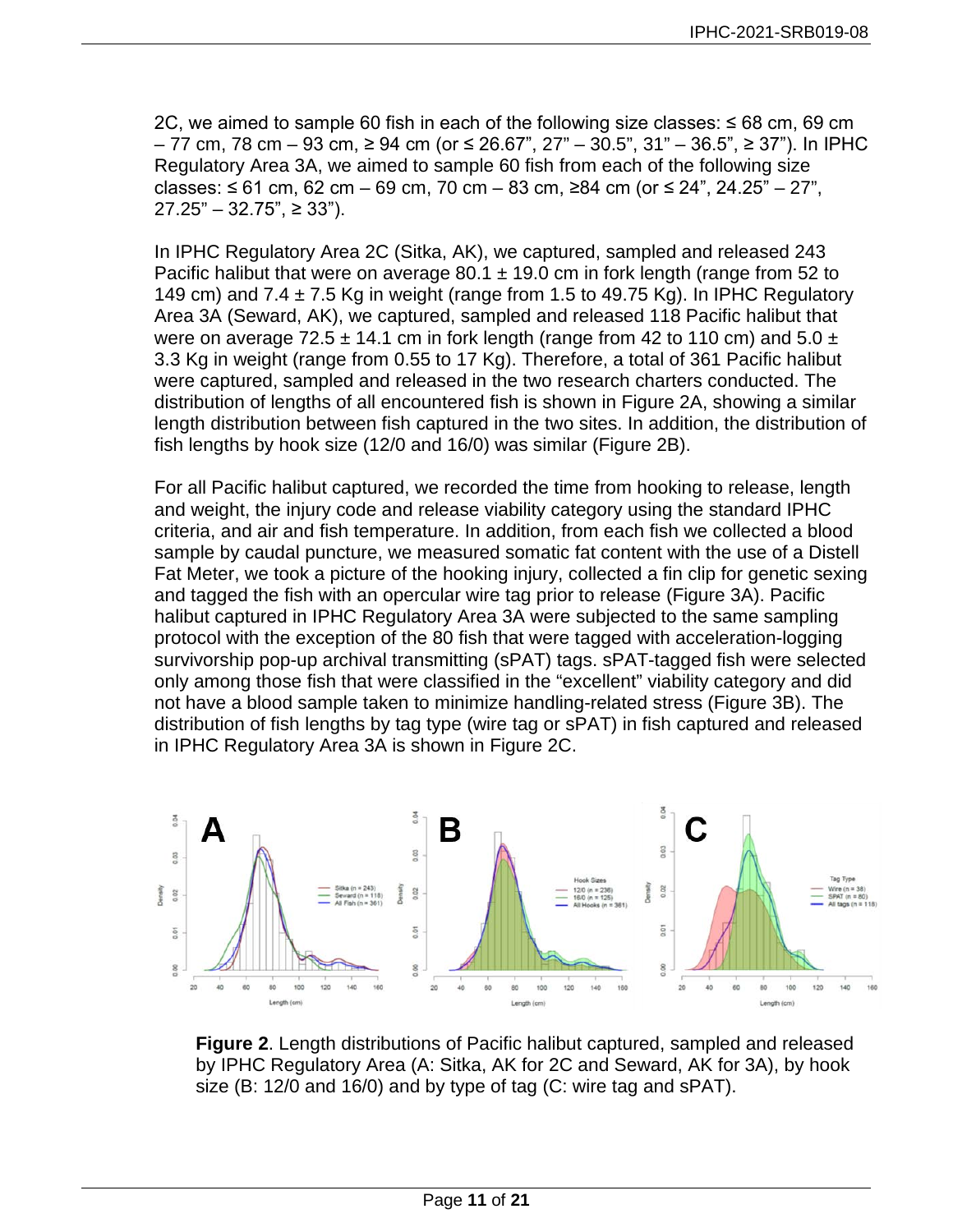

**Figure 3**. Tags used in this study: A) orange wire tag through the operculum; B) sPAT attached to the dorsal musculature, as fish is being carefully released.

The deployed sPAT tags were programmed to be released after 96 days and we expect to recover the accelerometer data by 25 September 2021 or earlier (i.e. due to mortality or capture).

Processing of blood samples for the determination of stress indicators (cortisol, glucose and lactate) is in progress and analysis of injuries and viability by hook size and fish size is currently being conducted.

- 5. Genetics and genomics. The IPHC Secretariat is conducting studies that incorporate genomics approaches in order to produce useful information on population structure and distribution and connectivity of Pacific halibut. The relevance of research outcomes from these activities for stock assessment (SA) resides (1) in the introduction of possible changes in the structure of future stock assessments, as separate assessments may be constructed if functionally isolated components of the population are found (e.g. IPHC Regulatory Area 4B), and (2) in the improvement of productivity estimates, as this information may be used to define management targets for minimum spawning biomass by Biological Region. These research outcomes provide the second and third top ranked biological inputs into SA [\(Appendix II\)](#page-17-0). Furthermore, the relevance of these research outcomes for the management and strategy evaluation (MSE) process is in biological parametization and validation of movement estimates, on one hand, and of recruitment distribution, on the other hand [\(Appendix III\)](#page-18-0).
	- 5.1. Population genomics.

Principal Investigator: Andy Jasonowicz (M.Sc.)

The primary objective of the studies that the IPHC Secretariat is currently conducting is to investigate the genetic structure of the Pacific halibut population and to conduct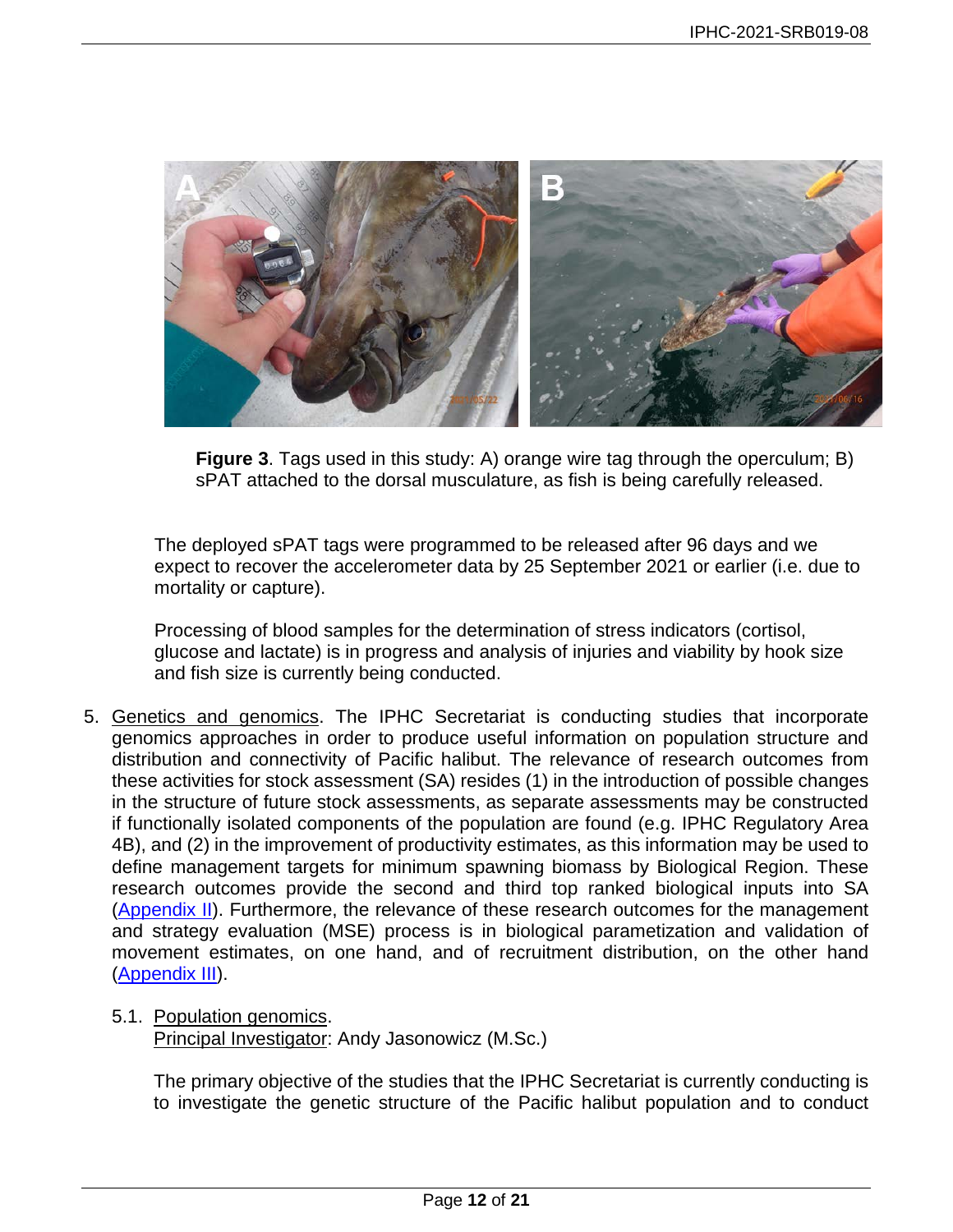genetic analyses to inform on Pacific halibut movement and distribution within the Convention Area.

5.1.1. Studies to resolve the genetic structure of the Pacific halibut population in the Convention Area. Details on sample collection, bioinformatic processing and proposed analyses utilizing low-coverage whole genome sequencing (lcWGR) to investigate Pacific halibut population structure were provided in document [IPHC-](https://www.iphc.int/uploads/pdf/srb/srb018/iphc-2021-srb018-08.pdf)[2021-SRB018-08.](https://www.iphc.int/uploads/pdf/srb/srb018/iphc-2021-srb018-08.pdf) The bioinformatic processing pipeline has been successfully migrated to Microsoft Azure cloud computing services and the raw sequence data from a second sequencing run of 250 samples has been processed. This includes alignment to the Pacific halibut reference genome and quality filters to ensure integrity of the data prior to analysis. Quality metrics are comparable to those obtained from a preliminary sequencing run of 36 samples (Table 2). A single sample failed to produce any sequence reads and was omitted from any summaries, single nucleotide polymorphism (SNP) identification and downstream analyses.

These sequence alignments were combined with the alignments from a previous sequencing run (n=36) and used to identify SNPs and estimate genotype likelihoods using the samtools model implemented in ANGSD (v0.934) (Korneliussen et al. 2014). SNPs were retained if they had a global minor allele frequency (MAF)  $\geq$  0.01 or greater, p-value of 1e-6 or less for a site being variable, and present in at least 214 out of 285 (~75%) of the individuals. A total of 10,474,925 SNPs were identified using these parameters.

| Library                             | iphc_001            | iphc_002            |
|-------------------------------------|---------------------|---------------------|
| Number of samples                   | 36                  | 250                 |
| <b>Sequencing Platform</b>          | Illumina HiSeq 4000 | Illumina NovaSeq S4 |
| Raw Reads Per Sample<br>(Millions)* | 26.5 (21.8 - 42.9)  | $24.7(10.7 - 47.2)$ |
| Reads Retained (%)*                 | $60(54 - 69)$       | $63(22 - 70)$       |
| Coverage Per Sample (x)*            | $3.2(2.6-5)$        | $3.5(1.0 - 5.6)$    |

**Table 2.** Summary of raw sequence data and genome alignments for two Pacific halibut IcWGR sequencing runs. \*expressed as mean (min – max)

With this dataset, principal component analysis was used to gain a preliminary look at population structure and signals of natural selection in the genome. Prior to these analyses, the dataset was filtered to remove SNPs in any unplaced scaffolds, the mitochondrial genome, and chromosome 9 (RefSeq: NC 048935.1), which contains a large sex-associated region. PCAngsd (v1.02) (Meisner and Albrechtsen 2018; Meisner et al. 2021) was run using default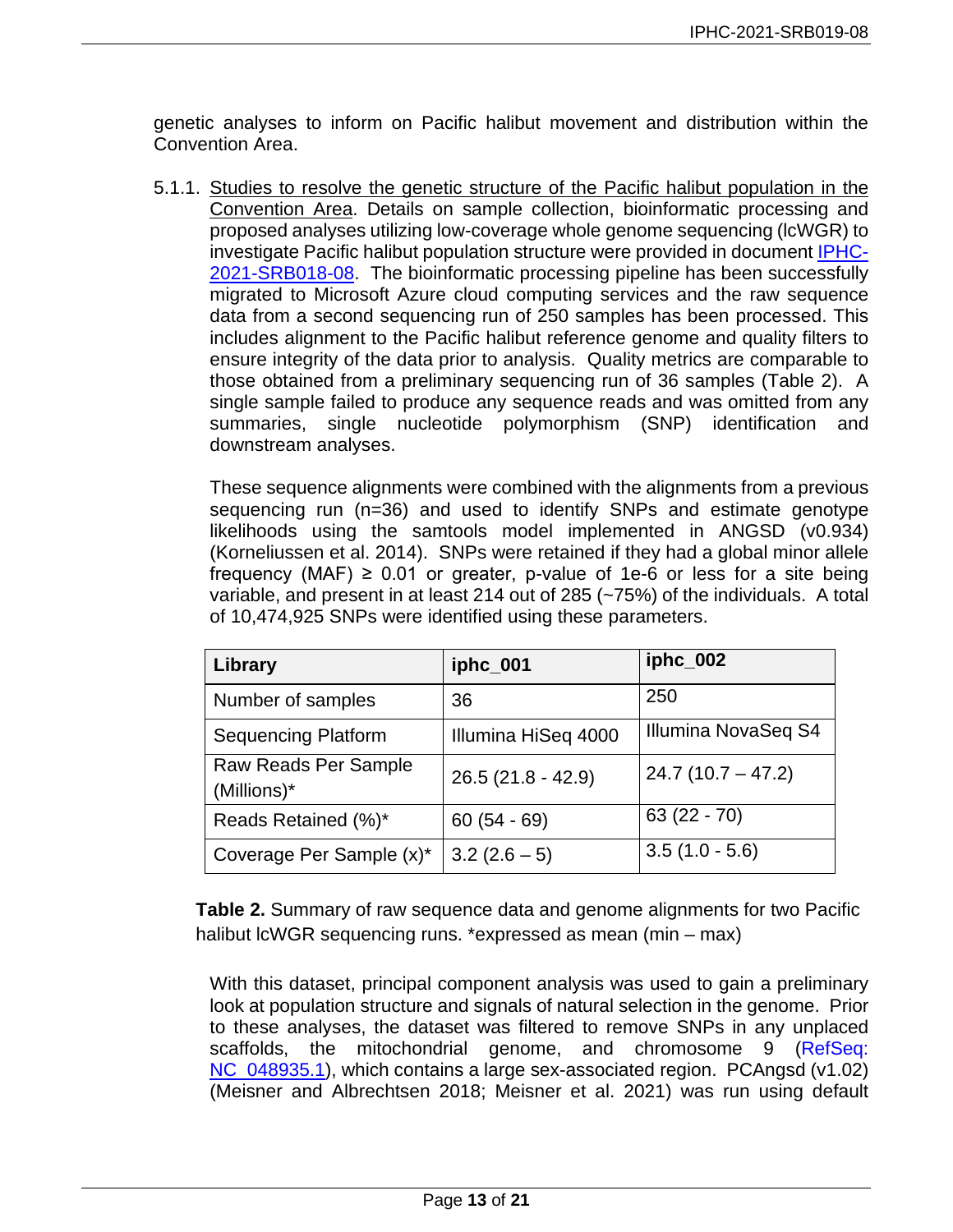parameters (MAF  $\geq$  0.5 by default) to estimate a covariance matrix among individuals using genotype likelihoods for 285 Pacific halibut. Numpy (v1.21.2) (Harris et al. 2020) was then used to compute the eigenvalues and eigenvectors for the covariance matrix obtained using PCAngsd. A genome-wide selection scan was also carried out using the "-selection" flag in PCAngsd.

A total of 4,850,093 sites were retained by PCAngsd. These preliminary results suggest that there may be some degree of spatial and temporal separation among these sampling collections (Fig. 4), and regions of the genome that are potentially under natural selection (Fig. 5). However, additional samples are to be processed to reach our target sample size of 50 per collection with collections from British Columbia (2007) and Central Gulf of Alaska (1999 & 2018) to be included in the next sequencing run. The inclusion these additional samples of will help resolve these patterns further.



**Figure 4.** Principal component analysis scores of genotype likelihoods from 4,850,093 SNPs in 285 Pacific halibut sequenced to date. A) Plot of PC1 vs PC2 for all populations together. B) PC1 vs PC2 plotted separately for each geographic area and collection year. Number of samples analyzed for each collection are listed in each facet.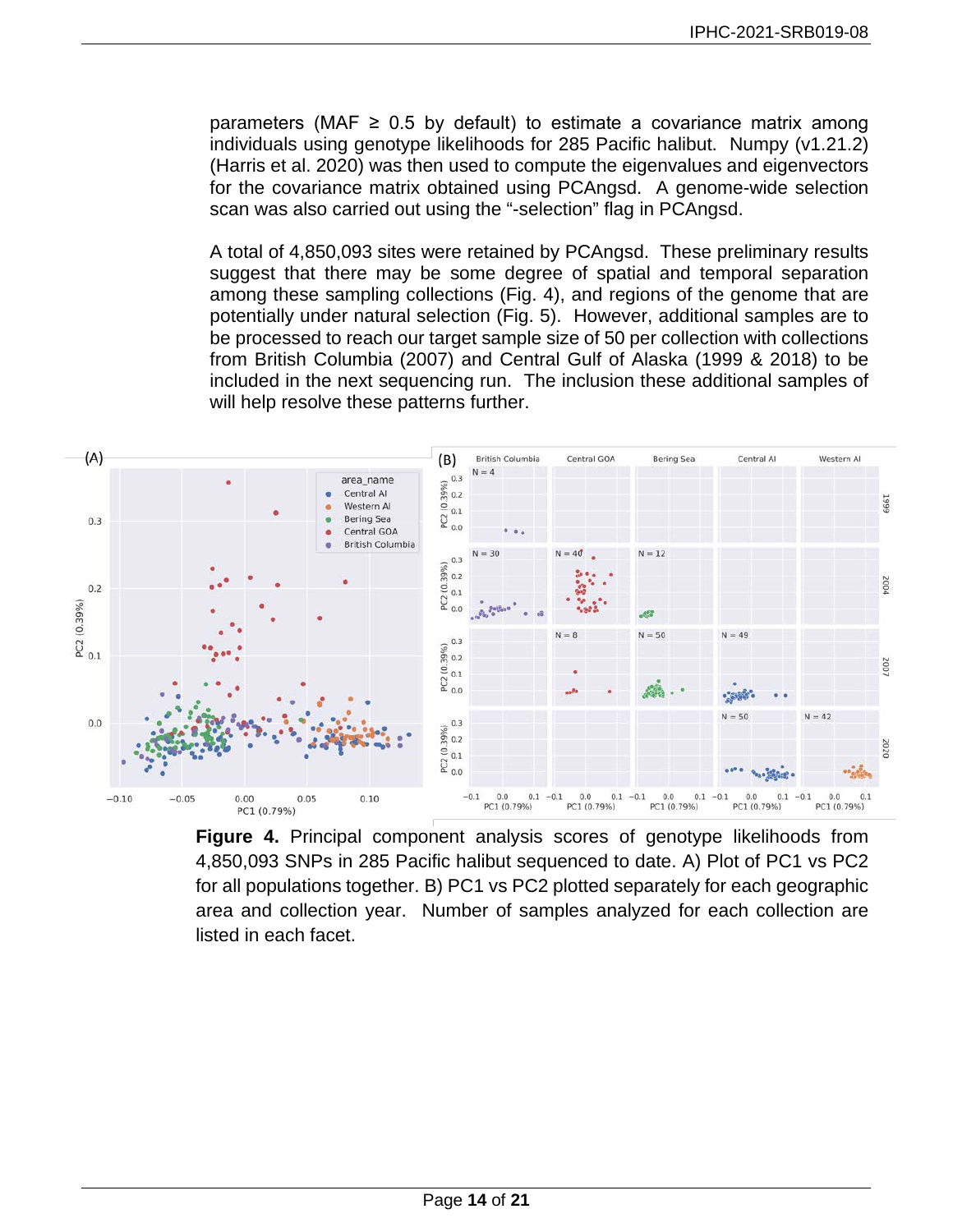

**Figure 5.** Manhattan plot based on the genome-wide selection scan implemented in PCAngsd.

## **RECOMMENDATION/S**

That the SRB:

a) **NOTE** paper IPHC-2021-SRB019-08 which provides a response to requests from SRB018, and a report on current research activities contemplated within the IPHC Five-Year Biological and Ecosystem Science Research Plan (2017-2021).

## **REFERENCES**

- Fish, T., Wolf, N., Harris, B. P., and Planas, J. V. Characterization of the reproductive cycle in female Pacific halibut, *Hippoglossus stenolepis*. (In preparation).
- Harris, C.R., Millman, K.J., van der Walt, S.J., Gommers, R., Virtanen, P., Cournapeau, D., Wieser, E., Taylor, J., Berg, S., Smith, N.J., Kern, R., Picus, M., Hoyer, S., van Kerkwijk, M.H., Brett, M., Haldane, A., Del Rio, J.F., Wiebe, M., Peterson, P., Gerard-Marchant, P., Sheppard, K., Reddy, T., Weckesser, W., Abbasi, H., Gohlke, C., and Oliphant, T.E. 2020. Array programming with NumPy. Nature 585(7825): 357-362. [https://doi.org/10.1038/s41586-020-2649-2.](https://doi.org/10.1038/s41586-020-2649-2)
- Korneliussen, T. S., A. Albrechtsen, and R. Nielsen. 2014. ANGSD: Analysis of Next Generation Sequencing Data. BMC Bioinformatics 15(1):1–13.
- Li, H. 2018. Minimap2: Pairwise alignment for nucleotide sequences. Bioinformatics 34(18): 3094-3100.<https://doi.org/10.1093/bioinformatics/bty191>
- Loher, T., Dykstra, C., Simeon, A., Wolf, N., Harris, B.P., Hicks, A., Stewart, I.J., and Planas, J.V Estimation of post-release mortality using acceleration-logging archival pop-up tags for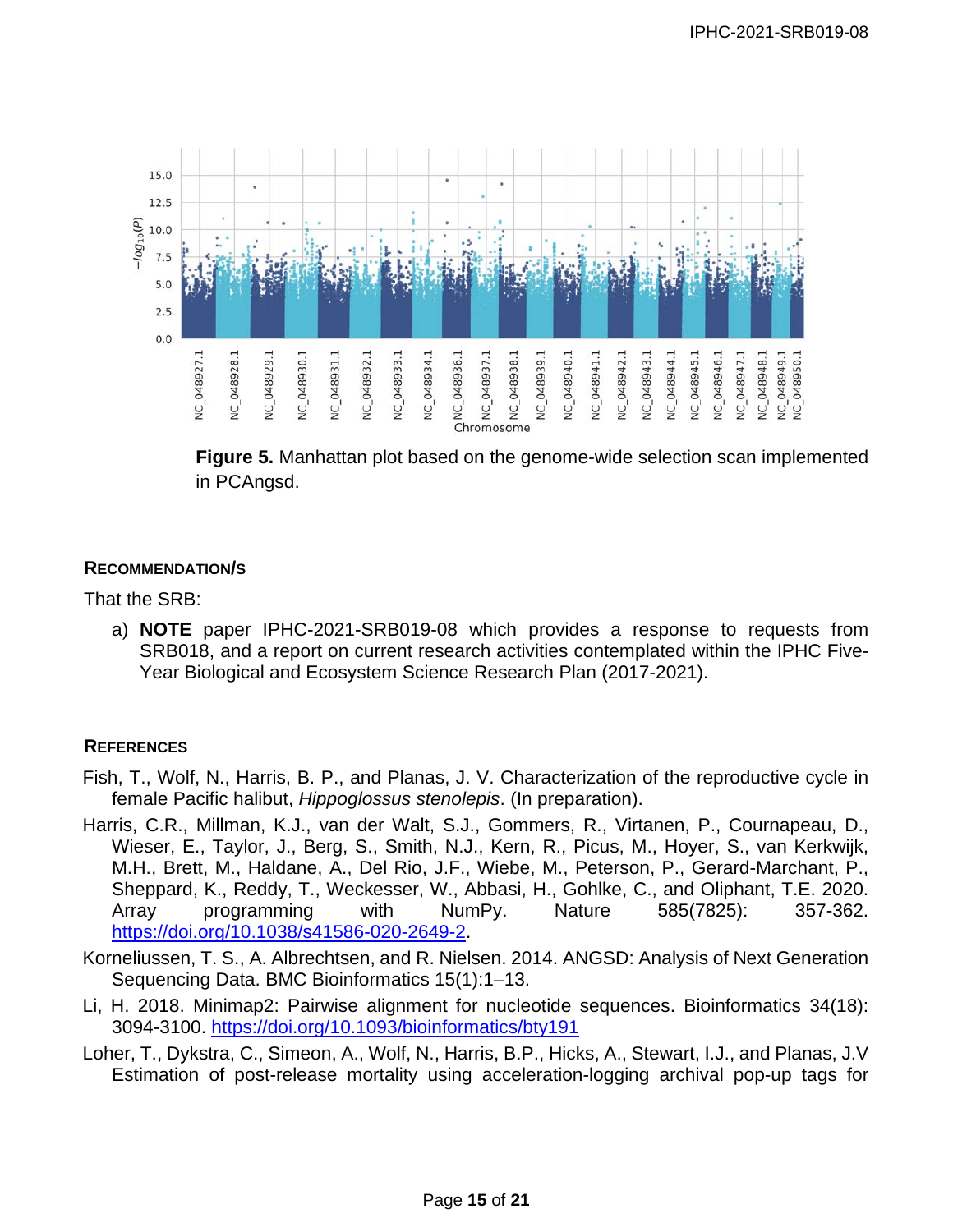Pacific halibut (*Hippoglossus stenolepis*) discarded from longlines. (In Review in the Journal of North American Fishery Management).

- Meisner, J., and Albrechtsen, A. 2018. Inferring Population Structure and Admixture Proportions<br>in Low-Depth NGS Data. Genetics 210(2): 719-731. in Low-Depth NGS Data. Genetics 210(2): 719-731. [https://doi.org/10.1534/genetics.118.301336.](https://doi.org/10.1534/genetics.118.301336)
- Meisner, J., Albrechtsen, A., and Hanghj, K. 2021. Detecting Selection in Low-Coverage High-Throughput Sequencing Data using Principal Component Analysis. bioRxiv: [https://doi.org/10.1101/2021.03.01.432540.](https://doi.org/10.1101/2021.03.01.432540)
- Planas, J.V., Jasonowicz, A., Simeon, A., Rudy, D., Timmins-Schiffman, E., Nunn, B.L., Kroska, A., Wolf, N., and Hurst, T.P. Physiological signatures of temperature-induced growth manipulations in white skeletal muscle of juvenile Pacific halibut (*Hippoglossus stenolepis*). (In Preparation).
- Stewart, I., and Hicks, A. (2018). Assessment of the Pacific halibut (*Hippoglossus stenolepis*) stock at the end of 2017. Int. Pac. Halibut Comm. Annual Meeting Report: [IPHC-2018-](https://www.iphc.int/uploads/pdf/am/2018am/iphc-2018-am094-10.pdf) [AM094-10.](https://www.iphc.int/uploads/pdf/am/2018am/iphc-2018-am094-10.pdf)
- Stewart, I., and Webster, R. (2021). Overview of data sources for the Pacific halibut stock assessment, harvest policy, and related analyses. Int. Pac. Halibut Comm. Stock Assessment Document: [IPHC-2021-SA-02.](https://www.iphc.int/uploads/pdf/sa/2021/iphc-2021-sa-02.pdf)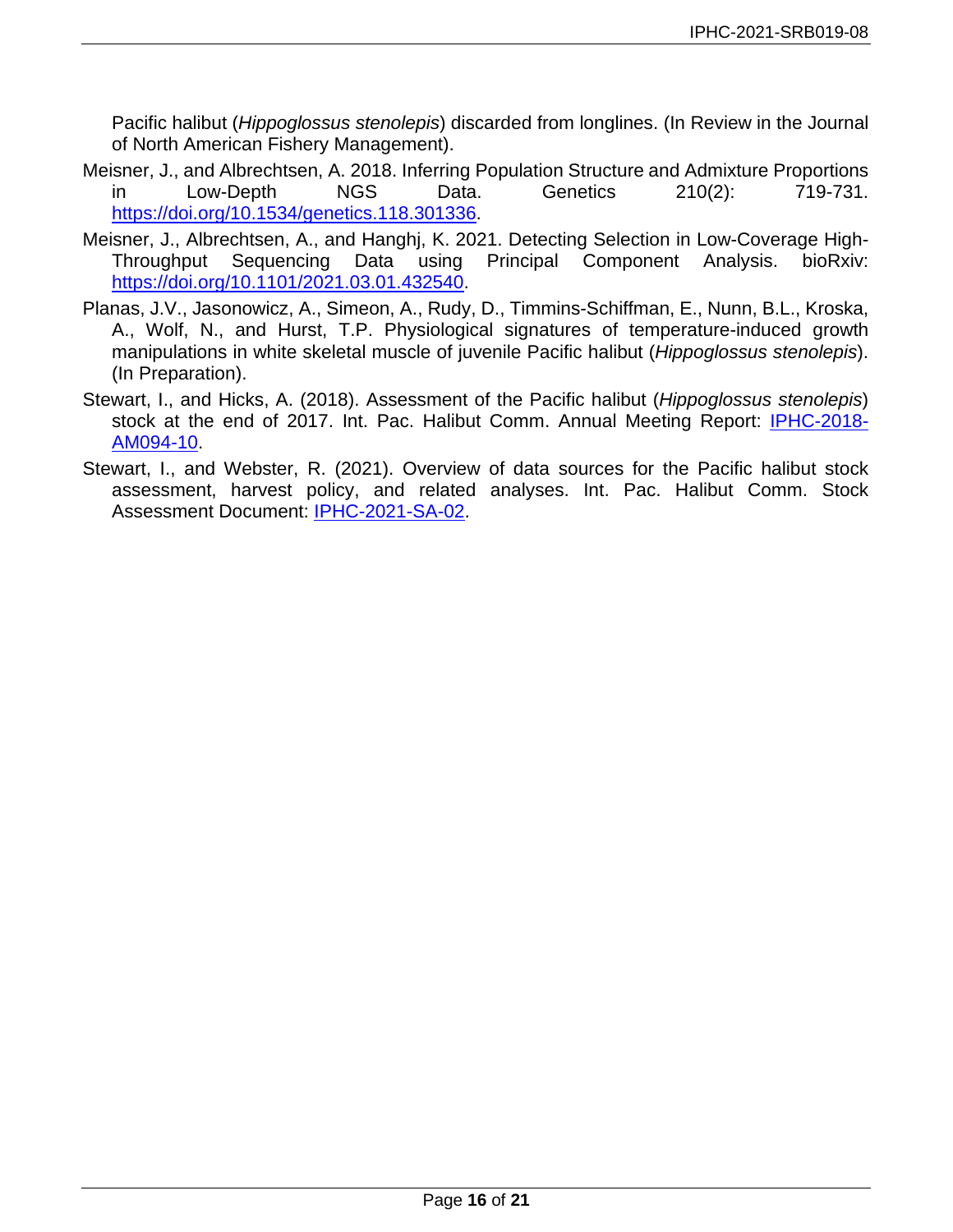

# **[APPENDIX I](#page-16-1)**

## **Integration of biological research, stock assessment and harvest strategy policy (2017-21)**

<span id="page-16-1"></span><span id="page-16-0"></span>

|                              | <b>Stock</b><br><b>Biological</b><br>assessment<br><b>Research</b><br><b>MSE</b>                                  | <b>Policy Decisions</b>                                                                                                               |                                                                                                                                |  |
|------------------------------|-------------------------------------------------------------------------------------------------------------------|---------------------------------------------------------------------------------------------------------------------------------------|--------------------------------------------------------------------------------------------------------------------------------|--|
| <b>Biological research</b>   |                                                                                                                   | <b>Stock assessment MSE</b><br><b>Stock assessment</b>                                                                                |                                                                                                                                |  |
| Research areas               | <b>Research outcomes</b>                                                                                          | Relevance for stock assessment                                                                                                        | Inputs to stock assessment and MSE<br>development                                                                              |  |
| <b>Reproduction</b>          | Sex ratio<br>Spawning output<br>Age at maturity                                                                   | Spawning biomass scale and trend<br><b>Stock productivity</b><br>Recruitment variability                                              | Sex ratio<br><b>Maturity schedule</b><br>Fecundity                                                                             |  |
| Growth                       | Identification of growth patterns<br>Environmental effects on growth<br>Growth influence in size-at-age variation | Temporal and spatial variation in growth<br><b>Yield calculations</b><br>Effects of ecosystem conditions<br><b>Effects of fishing</b> | Predicted weight-at-age<br>Mechanisms for changes in weight-at-age                                                             |  |
| <b>Discard Survival</b>      | <b>Bycatch survival estimates</b><br>Discard mortality rate estimates                                             | Scale and trend in mortality<br>Scale and trend in productivity                                                                       | Bycatch and discard mortality estimates<br>Variability in bycatch and uncertainty in discard<br>mortality estimates            |  |
| <b>Migration</b>             | <b>Larval distribution</b><br>Juvenile and adult migratory behavior and<br>distribution                           | <b>Geographical selectivity</b><br><b>Stock distribution</b>                                                                          | Information for structural choices<br><b>Recruitment indices</b><br>Migration pathways and rates<br><b>Timing of migration</b> |  |
| <b>Genetics and Genomics</b> | Genetic structure of the population<br>Sequencing of the Pacific halibut genome                                   | <b>Spatial dynamics</b><br><b>Management units</b>                                                                                    | Information for structural choices                                                                                             |  |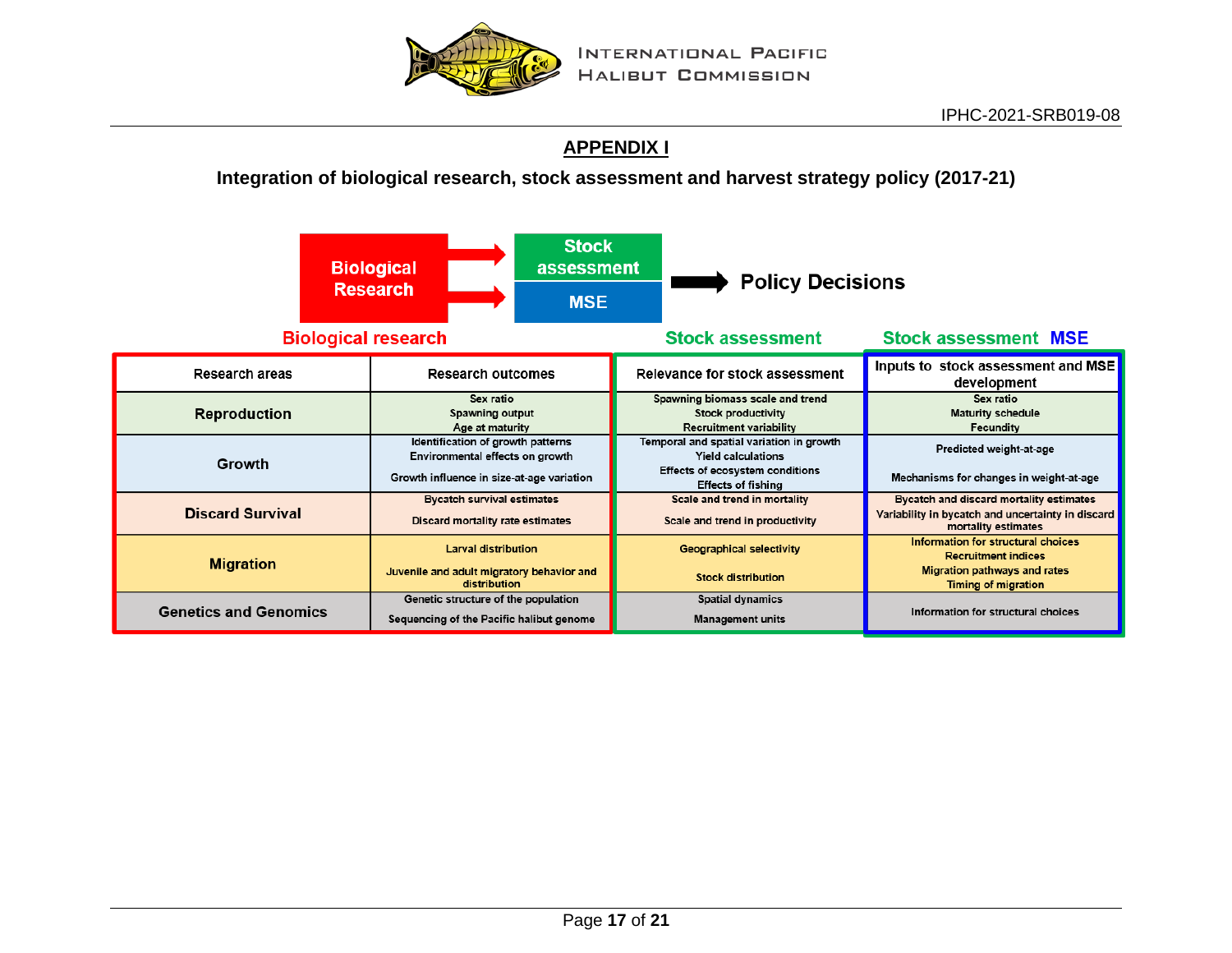

# **[APPENDIX II](#page-17-0)**

## <span id="page-17-0"></span>**List of ranked biological uncertainties and parameters for stock assessment (SA) and their links to potential research areas and research activities (2017-21)**

| <b>SARank</b>                                      | <b>Research outcomes</b>                                                                         | Relevance for<br>stock assessment                   | Specific analysis input                                                                                                                                                                                                                                             | <b>Research Area</b>                    | <b>Research activities</b>                                                      |
|----------------------------------------------------|--------------------------------------------------------------------------------------------------|-----------------------------------------------------|---------------------------------------------------------------------------------------------------------------------------------------------------------------------------------------------------------------------------------------------------------------------|-----------------------------------------|---------------------------------------------------------------------------------|
| 1. Biological<br>input                             | Updated maturity schedule                                                                        |                                                     | Will be included in the stock assessment, replacing the current schedule<br>last updated in 2006                                                                                                                                                                    |                                         | Histological maturity assessment                                                |
|                                                    | Incidence of skip spawning                                                                       | Scale biomass and                                   | Will be used to adjust the asymptote of the maturity schedule, if/when a<br>time-series is available this will be used as a direct input to the stock<br>assessment                                                                                                 |                                         | Examination of potential skip spawning                                          |
|                                                    | Fecundity-at-age and -size<br>information                                                        | reference point<br>estimates                        | Will be used to move from spawning biomass to egg-output as the metric of<br>reproductive capability in the stock assessment and management reference<br>points                                                                                                     | Reproduction                            | Fecundity assessment                                                            |
|                                                    | Revised field maturity<br>classification                                                         |                                                     | Revised time-series of historical (and future) maturity for input to the stock<br>assessment                                                                                                                                                                        |                                         | Examination of accuracy of current field<br>macroscopic maturity classification |
| 2. Biological<br>input                             | Stock structure of IPHC<br>Regulatory Area 4B relative<br>to the rest of the Convention<br>Area  | Altered structure of<br>future stock<br>assessments | If 4B is found to be functionally isolated, a separate assessment may be<br>constructed for that IPHC Regulatory Area                                                                                                                                               | Genetics and                            | Population structure                                                            |
| 3. Biological<br>input                             | Assignment of individuals to<br>source populations and<br>assessment of distribution<br>changes  | Improve estimates<br>of productivity                | Will be used to define management targets for minimum spawning biomass<br>by Biological Region                                                                                                                                                                      | Genomics                                | <b>Distribution</b>                                                             |
|                                                    | Improved understanding of<br>larval and juvenile<br>distribution                                 |                                                     | Will be used to generate potential recruitment covariates and to inform<br>minimum spawning biomass targets by Biological Region                                                                                                                                    | Migration                               | Larval and juvenile connectivity studies                                        |
| 1. Assessment                                      | Sex ratio-at-age                                                                                 | Scale biomass and                                   | Annual sex-ratio at age for the commercial fishery fit by the stock<br>assessment                                                                                                                                                                                   |                                         | Sex ratio of current commercial landings                                        |
| data collection<br>and processing                  | Historical sex ratio-at-age                                                                      | fishing intensity                                   | Annual sex-ratio at age for the commercial fishery fit by the stock<br>assessment                                                                                                                                                                                   | Reproduction                            | Historical sex ratios based on archived<br>otolith DNA analyses                 |
| 2. Assessment<br>data collection<br>and processing | New tools for fishery<br>avoidance/deterence;<br>improved estimation of<br>depredation mortality | Improve mortality<br>accounting                     | May reduce depredation mortality, thereby increasing available yield for<br>directed fisheries. May also be included as another explicit source of<br>mortality in the stock assessment and mortality limit setting process<br>depending on the estimated magnitude | Mortality and<br>survival<br>assessment | Whale depredation accounting and tools<br>for avoidance                         |
| 1. Fishery yield                                   | Physiological and behavioral Reduce incidental<br>responses to fishing gear                      | mortality                                           | May increase yield available to directed fisheries                                                                                                                                                                                                                  | Mortality and<br>survival<br>assessment | Biological interactions with fishing gear                                       |
| 2. Fishery yield                                   | Guidelines for reducing<br>discard mortality                                                     | Improve estimates<br>of unobserved<br>mortality     | May reduce discard mortality, thereby increasing available yield for directed<br>fisheries                                                                                                                                                                          | Mortality and<br>survival<br>assessment | Best handling practices: recreational<br>ïshery                                 |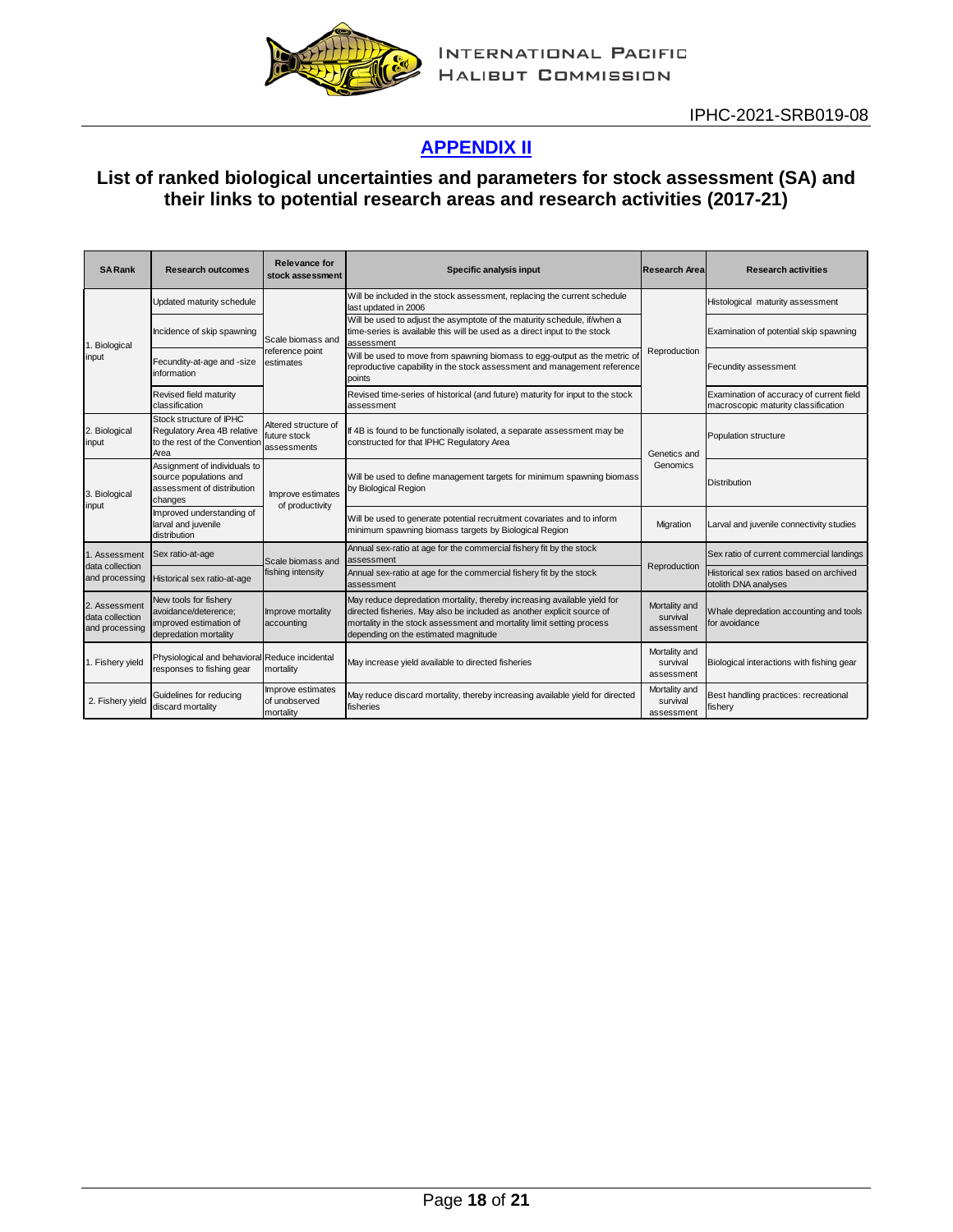# **APPENDIX III**

### <span id="page-18-0"></span>**List of ranked biological uncertainties and parameters for management strategy evaluation (MSE) and their potential links to research areas and research activities (2017-21)**

| <b>MSE Rank</b>                                                               | <b>Research outcomes</b>                                                                            | <b>Relevance for MSE</b>                                                                                                        | <b>Research Area</b>                    | <b>Research activities</b>                                                       |
|-------------------------------------------------------------------------------|-----------------------------------------------------------------------------------------------------|---------------------------------------------------------------------------------------------------------------------------------|-----------------------------------------|----------------------------------------------------------------------------------|
| 1. Biological<br>parameterization and                                         | Improved understanding of larval<br>and juvenile distribution                                       | Improve parametization of the                                                                                                   | Migration                               | Larval and juvenile connectivity studies                                         |
| validation of movement<br>estimates                                           | Stock structure of IPHC Regulatory<br>Area 4B relative to the rest of the<br><b>Convention Area</b> | <b>Operating Model</b>                                                                                                          |                                         | <b>Population structure</b>                                                      |
| 2. Biological<br>parameterization and                                         | Assignment of individuals to source<br>populations and assessment of<br>distribution changes        | Improve simulation of<br>recruitment variability and<br>parametization of recruitment<br>distribution in the Operating<br>Model | Genetics and<br>Genomics                | <b>Distribution</b>                                                              |
| validation of recruitment<br>variability and distribution                     | Establishment of temporal and<br>spatial maturity and spawning<br>patterns                          | Improve simulation of<br>recruitment variability and<br>parametization of recruitment<br>distribution in the Operating<br>Model | Reproduction                            | Recruitment strength and variability                                             |
| 3. Biological<br>parameterization and<br>validation for growth<br>projections | Identification and application of<br>markers for growth pattern<br>evaluation                       |                                                                                                                                 | Growth                                  | Evaluation of somatic growth variation<br>as a driver for changes in size-at-age |
|                                                                               | Environmental influences on growth<br>patterns                                                      | Improve simulation of variability<br>and allow for scenarios<br>investigating climate change                                    |                                         |                                                                                  |
|                                                                               | Dietary influences on growth<br>patterns and physiological condition                                |                                                                                                                                 |                                         |                                                                                  |
| 1. Fishery<br>parameterization                                                | <b>Experimentally-derived DMRs</b>                                                                  | Improve estimates of stock<br>productivity                                                                                      | Mortality and<br>survival<br>assessment | Discard mortality rate estimate:<br>recreational fishery                         |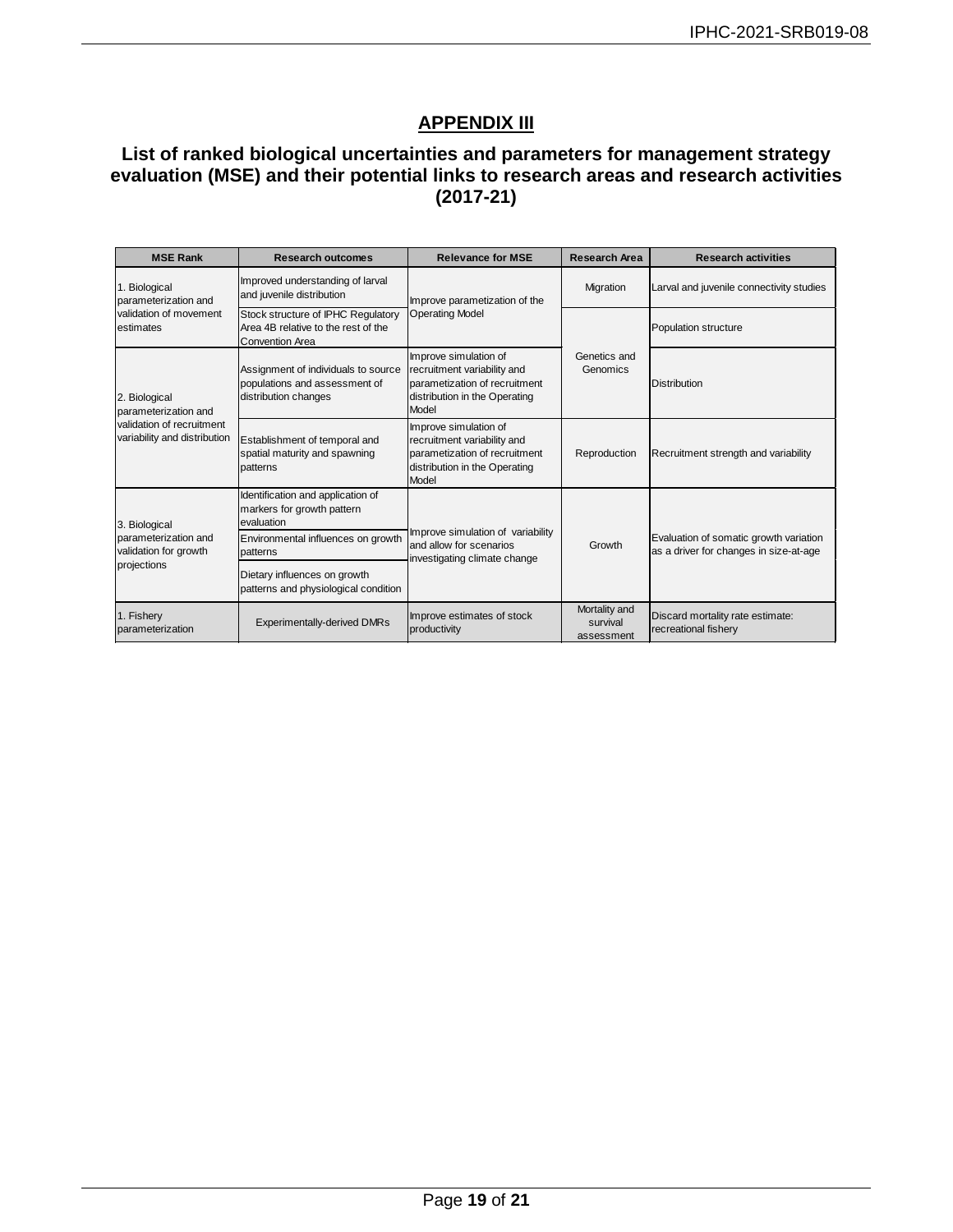

## **APPENDIX IV**

**Flow of research activities and outcomes on Reproduction during the 5-Year Research Plan (2017-2021) and their link with planned research activities for the 5-Year Research Plan (2022-2026)**

<span id="page-19-0"></span>